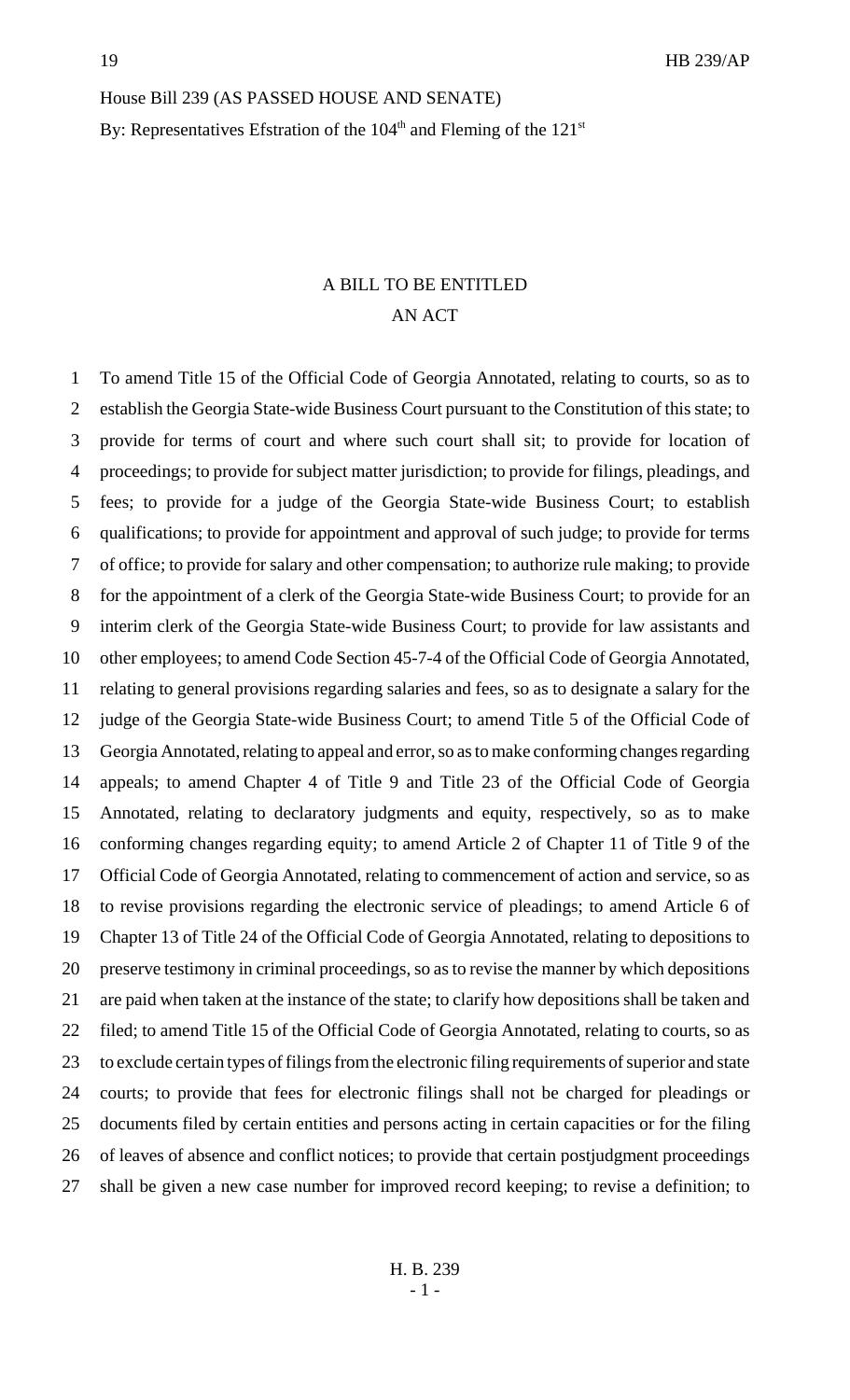|    | 19<br><b>HB 239/AP</b>                                                                            |
|----|---------------------------------------------------------------------------------------------------|
| 28 | provide for related matters; to provide for an effective date; to repeal conflicting laws; and    |
| 29 | for other purposes.                                                                               |
|    |                                                                                                   |
| 30 | BE IT ENACTED BY THE GENERAL ASSEMBLY OF GEORGIA:                                                 |
|    |                                                                                                   |
| 31 | <b>PART I</b>                                                                                     |
| 32 | <b>SECTION 1-1.</b>                                                                               |
|    |                                                                                                   |
| 33 | Title 15 of the Official Code of Georgia Annotated, relating to courts, is amended by adding      |
| 34 | a new chapter to read as follows:                                                                 |
|    |                                                                                                   |
| 35 | "CHAPTER 5A                                                                                       |
| 36 | $15-5A-1.$                                                                                        |
| 37 | There shall be a state-wide business court as provided for in Article VI of the Constitution      |
| 38 | of this state to be known as the Georgia State-wide Business Court. Nothing in this chapter       |
| 39 | shall preclude a superior court from creating or continuing an existing business court            |
| 40 | division for its circuit on or after the effective date of this chapter or preclude a state court |
| 41 | from creating or continuing an existing business court division on or after the effective date    |
| 42 | of this chapter in the manner provided by law.                                                    |
|    |                                                                                                   |
| 43 | $15-5A-2.$                                                                                        |
| 44 | (a) The terms of court for the Georgia State-wide Business Court shall be the same as the         |
| 45 | terms of court for the Supreme Court.                                                             |
| 46 | (b) The Georgia State-wide Business Court shall sit at the seat of government in Atlanta          |
| 47 | or shall sit in Macon-Bibb County and shall conduct proceedings and trials in locations as        |
| 48 | provided for in this Code section.                                                                |
| 49 | $(c)(1)$ All cases before the Georgia State-wide Business Court may have pretrial                 |
| 50 | proceedings conducted at the seat of government, in Atlanta, in Macon-Bibb County, or,            |
| 51 | in the sole discretion of the judge of the Georgia State-wide Business Court to whom the          |
| 52 | case is assigned, conducted via video, telephone, or other efficient technological means          |
| 53 | as may be deemed necessary or useful to conserve the resources of the parties or the              |
| 54 | court.                                                                                            |
| 55 | (2) At the request of any party to a case, the judge of the Georgia State-wide Business           |
| 56 | Court to whom the case is assigned may, in his or her sole discretion, conduct any pretrial       |
| 57 | proceeding in the county in which the trial of such case shall be conducted pursuant to           |
| 58 | the Constitution of this state.                                                                   |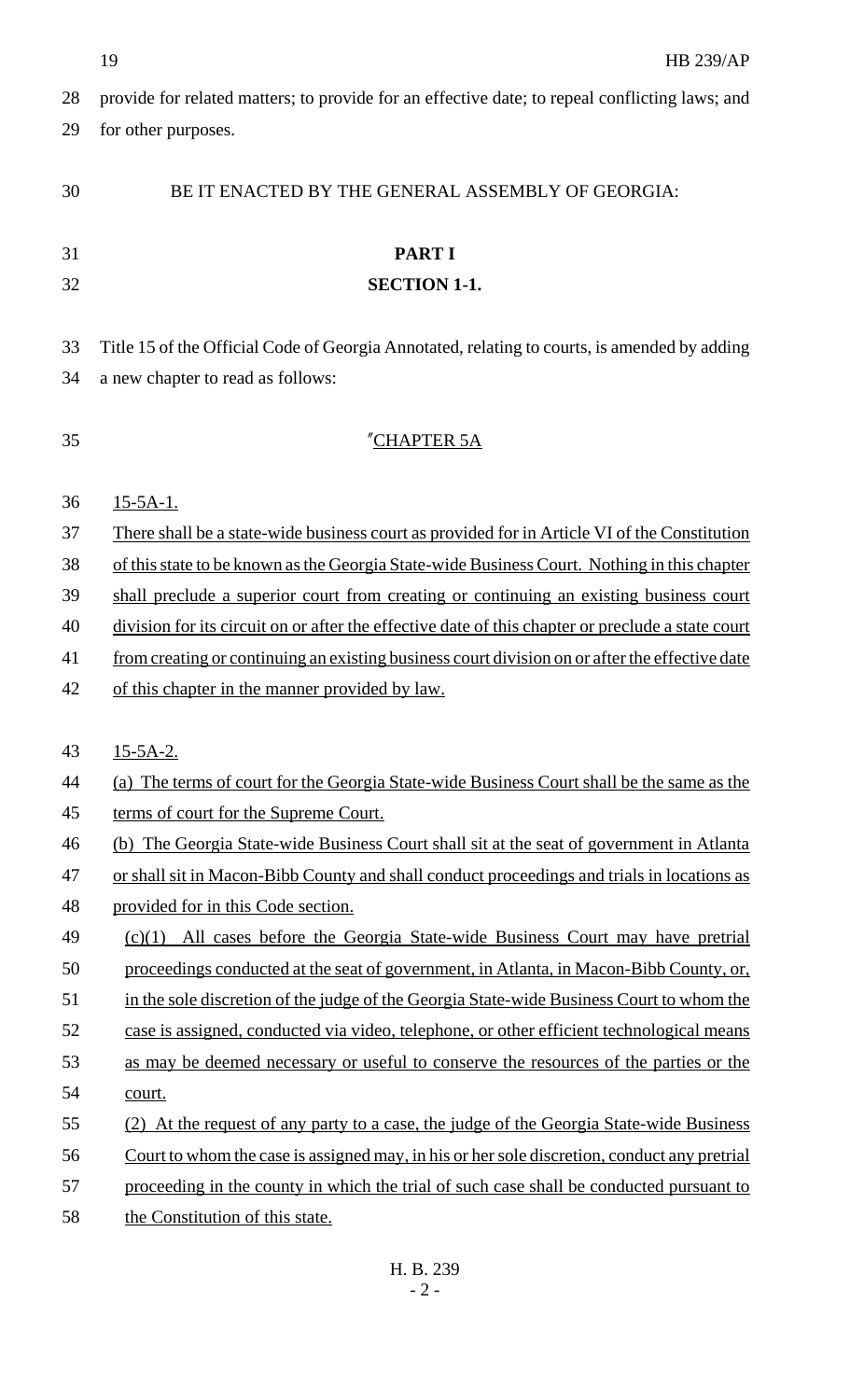### 19 HB 239/AP

| 59 | (d) The judge of the Georgia State-wide Business Court to whom a case is assigned shall         |
|----|-------------------------------------------------------------------------------------------------|
| 60 | preside over a bench trial unless any party requests a jury trial. If such request is made, the |
| 61 | judge of the Georgia State-wide Business Court to whom the case is assigned shall preside       |
| 62 | over such jury trial. Any trial of a case before the Georgia State-wide Business Court shall    |
| 63 | take place in the county where venue is proper pursuant to subsection (e) of this Code          |
| 64 | section.                                                                                        |
| 65 | (e) Proper venue in the Georgia State-wide Business Court shall be as provided:                 |
| 66 | (1) In Code Section 9-10-93 or 14-2-510 or as otherwise prescribed by law or the                |
| 67 | Constitution of this state when initiating a civil action that has not already been filed in    |
| 68 | superior court or state court; provided, however, that, if more than one venue is proper,       |
| 69 | then the party initiating the civil action in the Georgia State-wide Business Court shall       |
| 70 | select among the proper venues at the time of filing in the Georgia State-wide Business         |
| 71 | Court;                                                                                          |
| 72 | In the pleadings, if proper, that initiated the civil action in superior court or state         |
| 73 | court when petitioning the Georgia State-wide Business Court for removal or transfer;           |
| 74 | provided, however, that, if venue is improper in the pleading that initiated the civil action   |
| 75 | in superior court or state court, then venue shall be set by the Judge of the Georgia           |
| 76 | <b>State-wide Business Court; or</b>                                                            |
| 77 | (3) By the parties when all parties agree on the proper venue.                                  |
| 78 | When the judge of the Georgia State-wide Business Court is disqualified from<br>(f)             |
| 79 | presiding over a case or proceeding pursuant to the Georgia Code of Judicial Conduct or         |
| 80 | Code Section 15-1-8, the case shall be transferred to another judge of the Georgia              |
| 81 | State-wide Business Court, if applicable, and if no other judge of the Georgia State-wide       |
| 82 | Business Court may preside over such case, then the Supreme Court shall order a sitting         |
| 83 | judge of the Court of Appeals, the superior court, or the state court to sit by designation as  |
| 84 | a judge of the Georgia State-wide Business Court.                                               |
|    |                                                                                                 |
| 85 | $15 - 5A - 3.$                                                                                  |
| 86 | (a) Except as provided in subsection (b) of this Code section, pursuant to the process          |
| 87 | provided for in Code Section 15-5A-4, the Georgia State-wide Business Court shall have          |
| 88 | authority to:                                                                                   |
| 89 | (1) Exercise concurrent jurisdiction and the powers of a court of equity, to the extent that    |
| 90 | such powers are exercised:                                                                      |
| 91 | (A) Notwithstanding the amount in controversy, where equity relief is requested in              |
| 92 | claims:                                                                                         |
| 93 | (i) Arising under Part 1 of Article 1 of Chapter 9 of Title 9, the 'Georgia Arbitration         |
| 94 | Code':                                                                                          |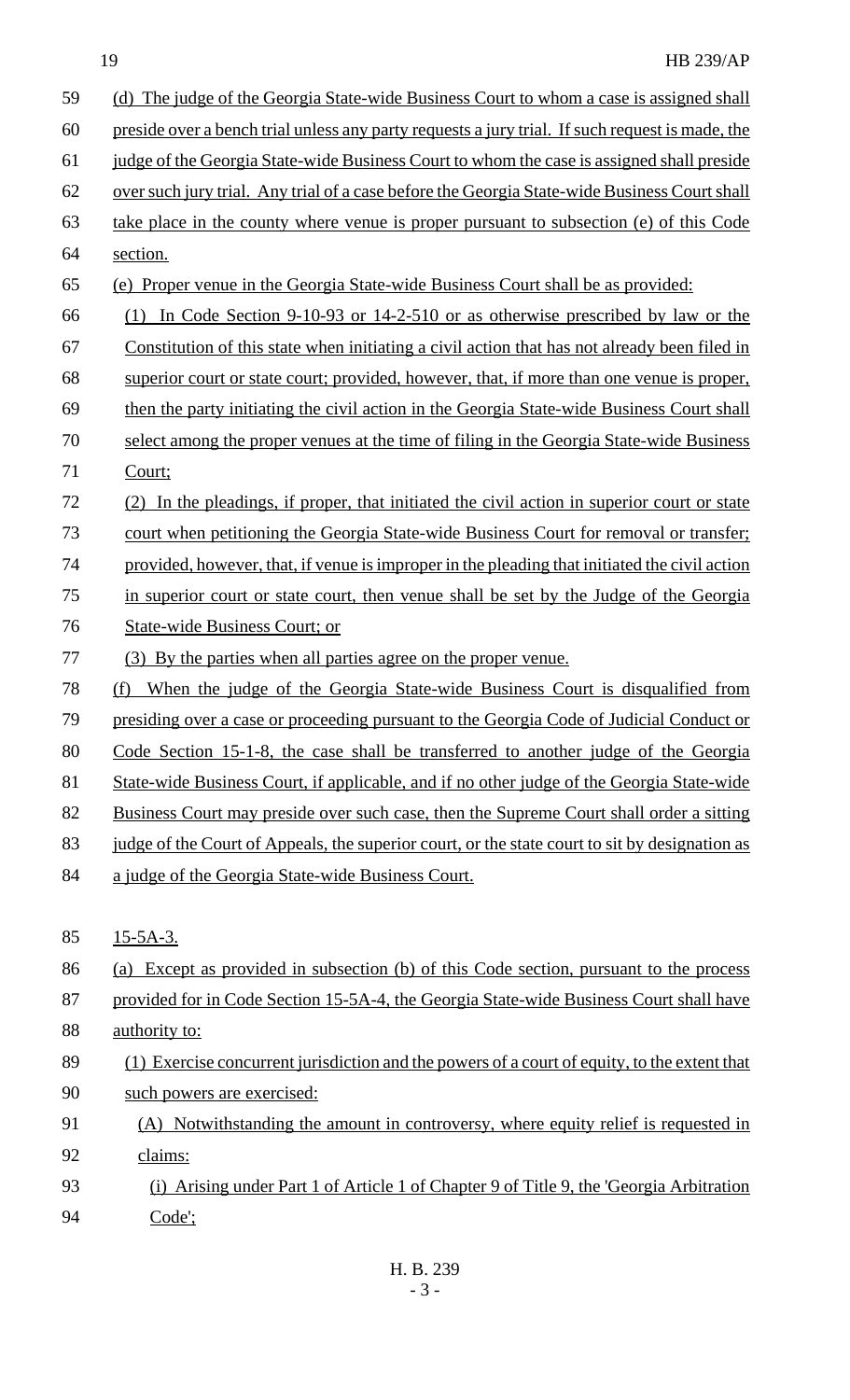| 95  | Arising under Part 2 of Article 1 of Chapter 9 of Title 9, the 'Georgia<br>(ii)           |
|-----|-------------------------------------------------------------------------------------------|
| 96  | International Commercial Arbitration Code,' for which an application may be made          |
| 97  | to a court of this state;                                                                 |
| 98  | (iii) Arising under Article 27 of Chapter 1 of Title 10, the 'Georgia Trade Secrets Act   |
| 99  | of 1990;                                                                                  |
| 100 | (iv) Involving securities, including, but not limited to, disputes arising under Chapter  |
| 101 | 5 of Title 10, the 'Georgia Uniform Securities Act of 2008';                              |
| 102 | (v) Arising under Title 11, the 'Uniform Commercial Code';                                |
| 103 | (vi) Arising under Chapter 2 of Title 14, the 'Georgia Business Corporation Code':        |
| 104 | (vii) Arising under Chapter 8 of Title 14, the 'Uniform Partnership Act';                 |
| 105 | (viii) Arising under Chapter 9 of Title 14, the 'Georgia Revised Uniform Limited          |
| 106 | Partnership Act':                                                                         |
| 107 | (ix) Arising under Chapter 9A of Title 14, the 'Uniform Limited Partnership Act';         |
| 108 | (x) Arising under Chapter 11 of Title 14, the 'Georgia Limited Liability Company          |
| 109 | $Act$ :                                                                                   |
| 110 | (xi) That relate to the internal affairs of businesses, including, but not limited to,    |
| 111 | rights or obligations between or among business participants regarding the liability      |
| 112 | or indemnity of business participants, officers, directors, managers, trustees, or        |
| 113 | partners;                                                                                 |
| 114 | Arising under federal law over which courts of this state have concurrent<br>(xii)        |
| 115 | jurisdiction;                                                                             |
| 116 | (xiii) Where the complaint includes a professional malpractice claim arising out of       |
| 117 | a business dispute;                                                                       |
| 118 | Involving tort claims between or among two or more business entities or<br>(xiv)          |
| 119 | individuals as to their business or investment activities relating to contracts,          |
| 120 | transactions, or relationships between or among such entities or individuals;             |
| 121 | (xv) For breach of contract, fraud, or misrepresentation between businesses arising       |
| 122 | out of business transactions or relationships;                                            |
| 123 | Arising from e-commerce agreements; technology licensing agreements,<br>(xvi)             |
| 124 | including, but not limited to, software and biotechnology license agreements; or any      |
| 125 | other agreement involving the licensing of any intellectual property right, including,    |
| 126 | but not limited to, an agreement relating to patent rights; and                           |
| 127 | (xvii) Involving commercial real property; and                                            |
| 128 | (B) Where damages are requested the amount in controversy shall be at least:              |
| 129 | $(i)$ One million dollars for claims under subparagraph $(A)$ of this paragraph involving |
| 130 | commercial real property; or                                                              |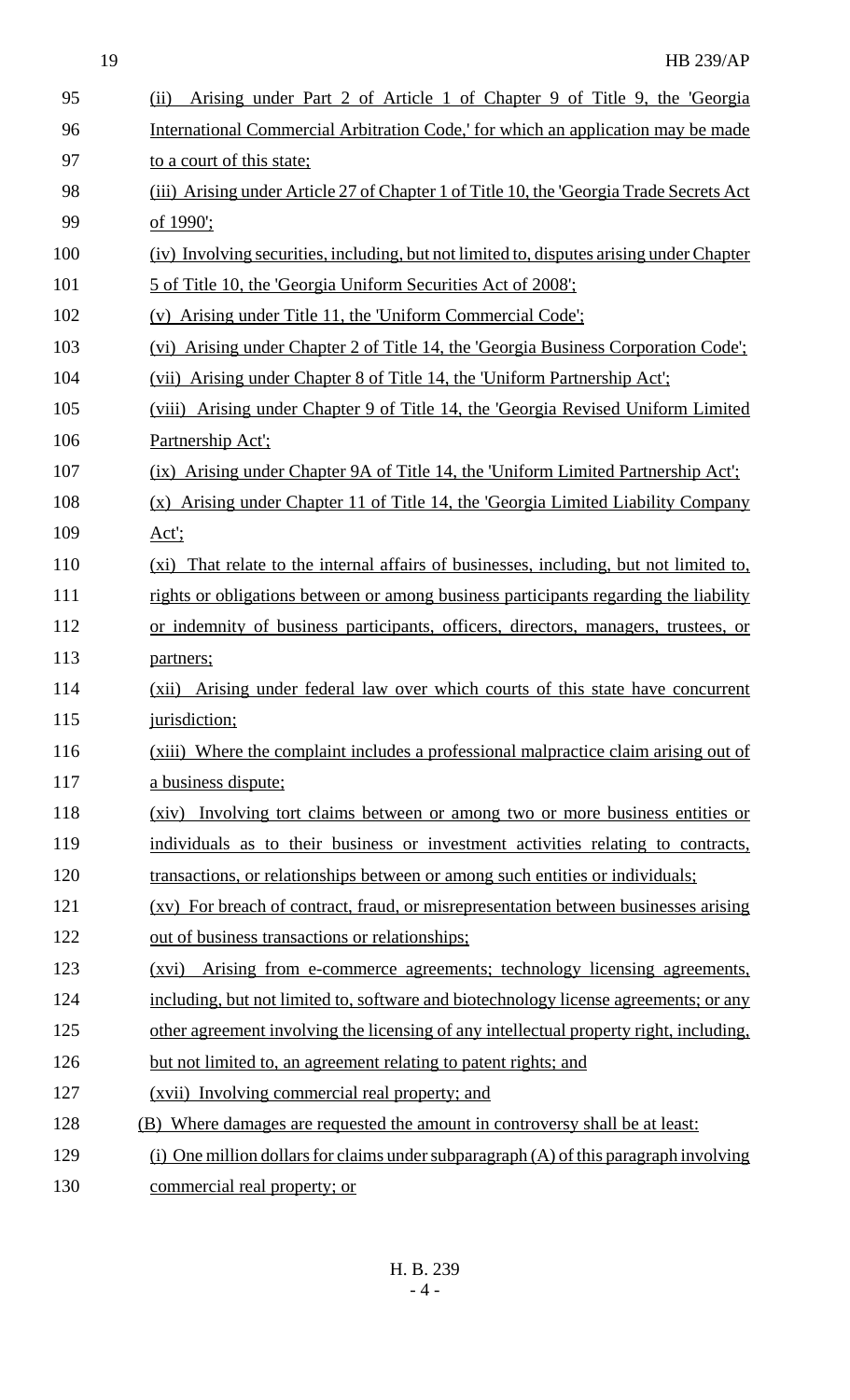| 131 | Five hundred thousand dollars for claims under subparagraph (A) of this<br>(ii)              |
|-----|----------------------------------------------------------------------------------------------|
| 132 | paragraph not involving commercial real property;                                            |
| 133 | (2) Have supplemental jurisdiction over all pending claims that are so related to the        |
| 134 | claims in cases provided for under paragraph (1) of this subsection that such pending        |
| 135 | claims form part of the same case or controversy;                                            |
| 136 | (3) Punish contempt by fines not exceeding \$1,000.00, by imprisonment not exceeding         |
| 137 | 20 days, or both; and                                                                        |
| 138 | (4) Exercise such other powers, not contrary to the Constitution, as are or may be given     |
| 139 | to such a court by law.                                                                      |
| 140 | (b) The Georgia State-wide Business Court shall not have authority to exercise jurisdiction  |
| 141 | over claims arising under federal or state law, as applicable, involving:                    |
| 142 | (1) Physical injury inflicted upon the body of a person or death;                            |
| 143 | (2) Mental or emotional injury inflicted upon a person;                                      |
| 144 | (3) Physical contact of an insulting or provoking nature with the body of a person;          |
| 145 | (4) A threat of physical violence toward another person;                                     |
| 146 | (5) Matters arising under Title 19;                                                          |
| 147 | (6) Residential landlord and tenant disputes;                                                |
| 148 | (7) Foreclosures;                                                                            |
| 149 | (8) Individual consumer claims involving a retail customer of goods or services who uses     |
| 150 | or intends to use such goods or services primarily for personal, family, or household        |
| 151 | purposes; provided, however, that this paragraph shall not be construed to preclude the      |
| 152 | court from exercising jurisdiction over mass actions or class actions involving such         |
| 153 | individual consumer claims; or                                                               |
| 154 | Collections in matters involving a family owned farm entity as defined in Code<br>(9)        |
| 155 | Section 48-5-41.1 or an individual farmer.                                                   |
|     |                                                                                              |
| 156 | $15-5A-4.$                                                                                   |
| 157 | (a) Except as provided in subsection (b) of this Code section, all claims provided for under |
| 158 | Code Section 15-5A-3 may only come before the Georgia State-wide Business Court by:          |
| 159 | (1) Any party filing a pleading with the Georgia State-wide Business Court to initiate a     |
| 160 | civil action that is not already pending in superior court or state court unless any         |
| 161 | defendant within 30 days after receipt by all defendants, through service of process, of     |
| 162 | a copy of the initial pleading setting forth the claim for relief upon which such action is  |
| 163 | based objects and petitions the Georgia State-wide Business Court to transfer such action    |
| 164 | to the superior court or state court with which venue is otherwise proper. The judge of      |
| 165 | the Georgia State-wide Business Court shall then compel transfer of the case to such         |
| 166 | superior court or state court, unless the action involves a contract claim or dispute where  |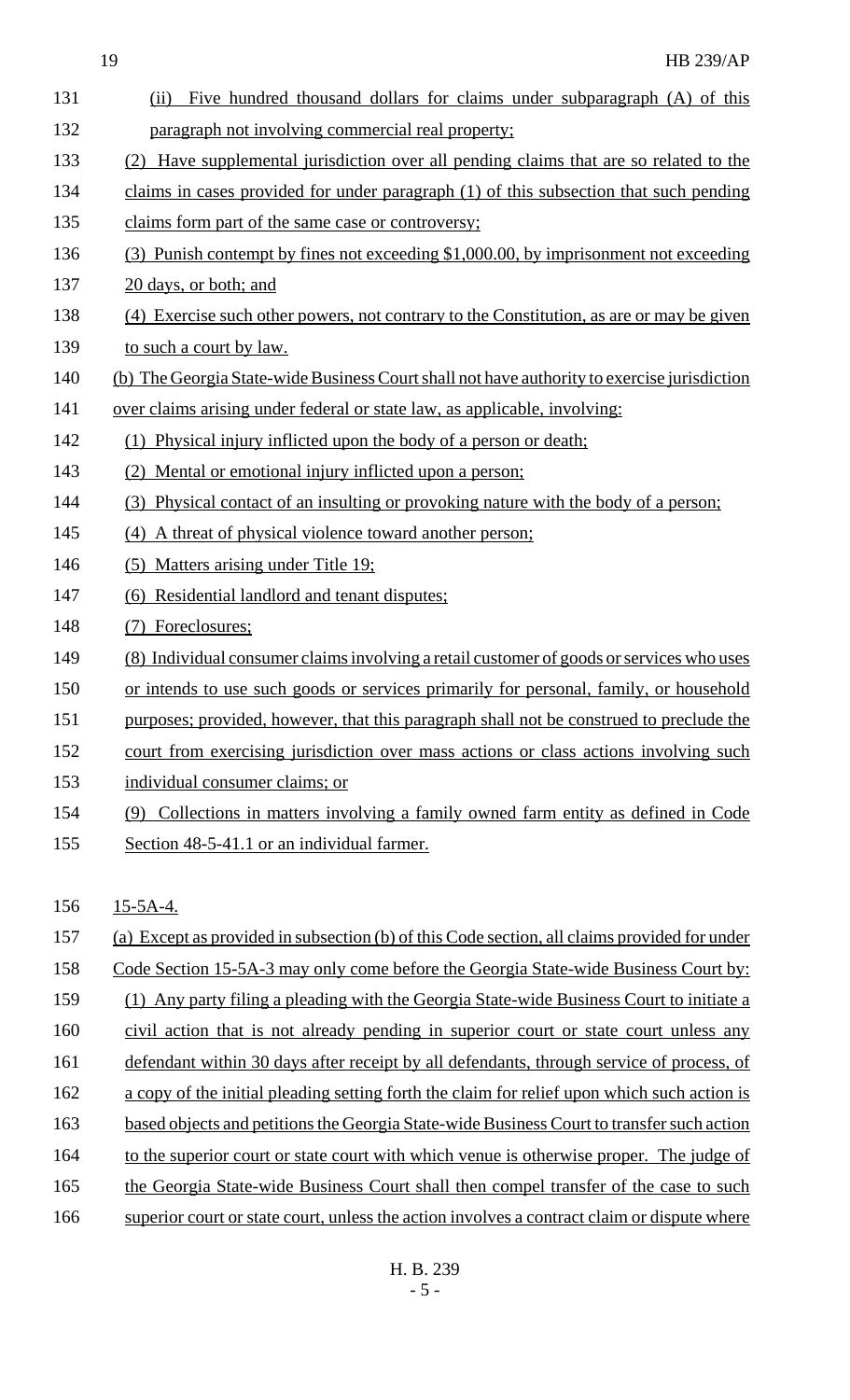| 167 | all parties are business entities and such contract provides that such dispute shall come      |
|-----|------------------------------------------------------------------------------------------------|
| 168 | before the Georgia State-wide Business Court;                                                  |
| 169 | (2) All parties to a civil action already filed in superior court or state court agreeing to   |
| 170 | remove the action to the Georgia State-wide Business Court and then filing such                |
| 171 | agreement with the Georgia State-wide Business Court, provided that the petition for           |
| 172 | removal is filed within 60 days of such action being filed in superior court or state court;   |
| 173 | or                                                                                             |
| 174 | (3) Any party to a civil action already filed in superior court or state court filing with the |
| 175 | Georgia State-wide Business Court a petition to transfer such action to the Georgia            |
| 176 | State-wide Business Court; provided, however, that:                                            |
| 177 | (A) Such a petition to transfer is filed within 60 days after receipt by all defendants,       |
| 178 | through service of process as provided in Code Section 9-11-4, of a copy of the initial        |
| 179 | pleading setting forth the claim for relief upon which such action is based. The judge         |
| 180 | of the Georgia State-wide Business Court, after considering the petition to transfer and       |
| 181 | all timely responses from the other party or parties in the case, shall thereafter             |
| 182 | determine whether the case is within the jurisdiction of the Georgia State-wide Business       |
| 183 | Court, and with a presumption that the civil action remain in the court of filing, the         |
| 184 | judge may enter an order compelling the transfer of the case to the Georgia State-wide         |
| 185 | <u>Business Court unless a party objects within 30 days of the filing of the petition to</u>   |
| 186 | transfer; or                                                                                   |
| 187 | (B) Such a petition to transfer is filed within 60 days after receipt by all defendants,       |
| 188 | through service of process as provided in Code Section 9-11-5 or as otherwise provided         |
| 189 | by law, of a copy of an amended pleading, motion, order, or other document from                |
| 190 | which the party petitioning to transfer may first ascertain that the case is transferable.     |
| 191 | The judge of the Georgia State-wide Business Court, after considering the petition to          |
| 192 | transfer and all timely responses from the other party or parties in the case, shall           |
| 193 | thereafter determine whether the case is within the jurisdiction of the Georgia                |
| 194 | State-wide Business Court, and with a presumption that the civil action remain in the          |
| 195 | court of filing, the judge may enter an order compelling transfer of the case to the           |
| 196 | Georgia State-wide Business Court unless a party objects within 30 days of the filing          |
| 197 | of the petition to transfer.                                                                   |
| 198 | (b) Notwithstanding subsection (a) of this Code section, the Georgia State-wide Business       |
| 199 | Court may transfer to the appropriate superior court or state court any and all claims filed   |
| 200 | in the Georgia State-wide Business Court and may reject acceptance of any and all              |
| 201 | petitions to transfer or petitions for removal to the Georgia State-wide Business Court, even  |
| 202 | if such claims are within the jurisdiction of the Georgia State-wide Business Court.           |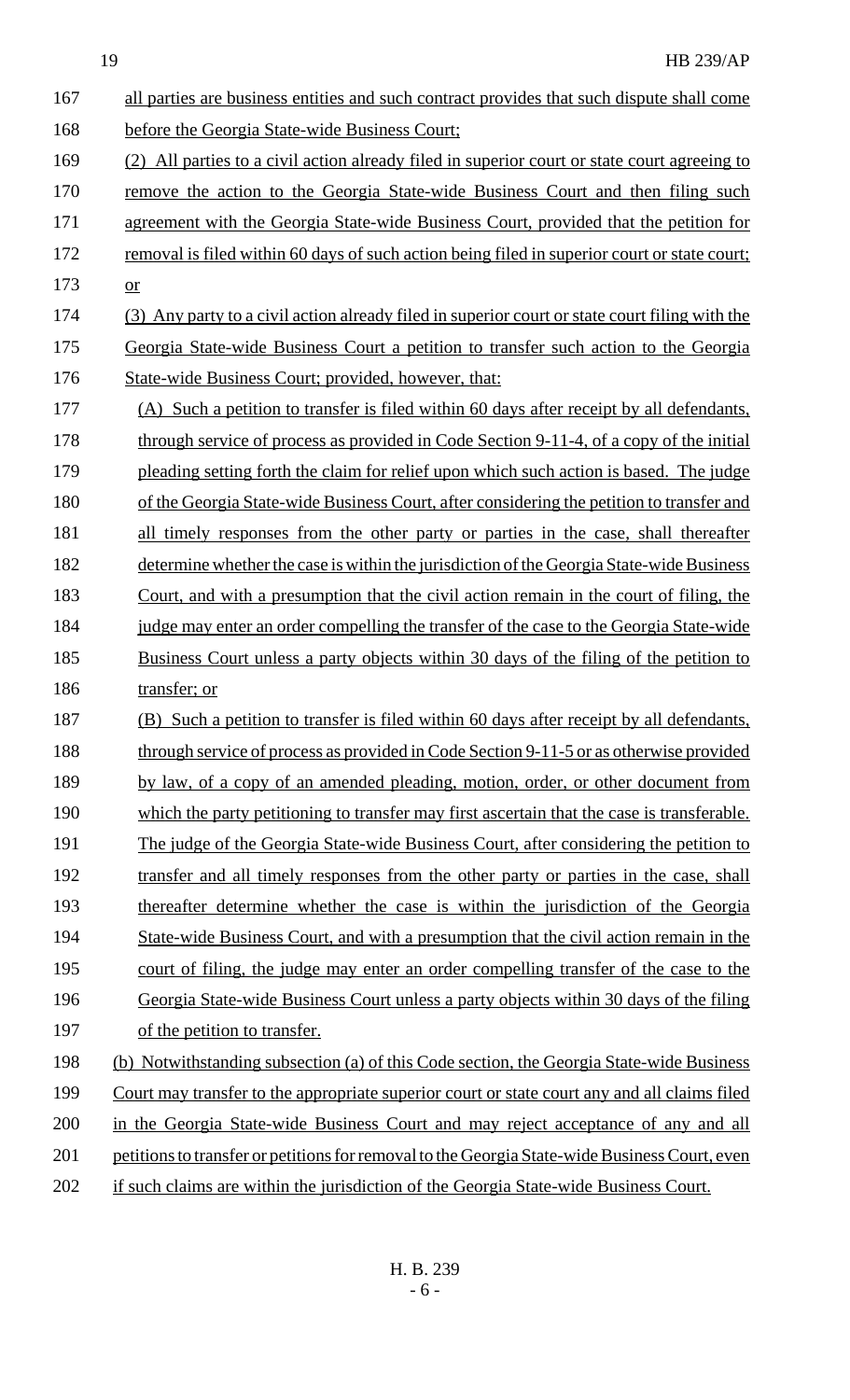| 203 | (c) Notwithstanding any other law, when the superior court or state court where a claim        |
|-----|------------------------------------------------------------------------------------------------|
| 204 | is pending receives a certified copy of an order issued by the Georgia State-wide Business     |
| 205 | Court transferring or removing such civil action to the Georgia State-wide Business Court      |
| 206 | pursuant to paragraph (2) or (3) of subsection (a) of this Code section, such superior court   |
| 207 | or state court shall certify the transfer or removal from the superior court or state court to |
| 208 | the Georgia State-wide Business Court.                                                         |
| 209 | $(d)(1)$ A pleading, petition, or other document as provided in subsection (a) of this Code    |
| 210 | section that is filed with the Georgia State-wide Business Court shall be deemed filed as      |
| 211 | of the time of its receipt by the filing service provider of the Georgia State-wide Business   |
| 212 | Court.                                                                                         |
| 213 | (2) Where such pleading, petition, or other document is filed within an applicable statute     |
| 214 | of limitations, such filing shall toll that applicable statute of limitations and such statute |
| 215 | of limitations shall remain tolled until the date that the Georgia State-wide Business         |
| 216 | Court accepts or rejects acceptance of the pleading, petition, or other document as            |
| 217 | provided in subsection (a) of this Code section.                                               |
|     |                                                                                                |
| 218 | $15-5A-5.$                                                                                     |
| 219 | (a) The fee for filing a case with, or having a case transferred or removed to, the Georgia    |
| 220 | State-wide Business Court shall be \$3,000.00, to be paid by:                                  |
| 221 | (1) The party or parties filing the action in, or seeking transfer to, the Georgia State-wide  |
| 222 | <u>Business Court under paragraph (1) or (3) of subsection (a) of Code Section 15-5A-4; or</u> |
| 223 | (2) An equal allocation across all parties to an agreement seeking removal of the case to      |
| 224 | the Georgia State-wide Business Court under paragraph (2) of subsection (a) of Code            |
| 225 | Section 15-5A-4.                                                                               |
| 226 | (b) All fees collected by the clerk of the Georgia State-wide Business Court pursuant to       |
| 227 | this Code section shall be the property of the state and the same shall be paid into the state |
| 228 | treasury.                                                                                      |
|     |                                                                                                |
| 229 | $15-5A-6.$                                                                                     |
| 230 | (a) The Georgia State-wide Business Court shall consist of one judge and one division.         |
| 231 | The court shall commence operations on January 1, 2020, and may commence<br>(b)                |
| 232 | <u>accepting cases on August 1, 2020.</u>                                                      |
| 233 | (c) No individual shall be a judge of the Georgia State-wide Business Court unless, at the     |
| 234 | time of his or her appointment, he or she has:                                                 |
| 235 | (1) Been a resident of this state and a citizen of the United States for at least seven years; |

236 (2) Been admitted to practice law in this state for at least seven years; and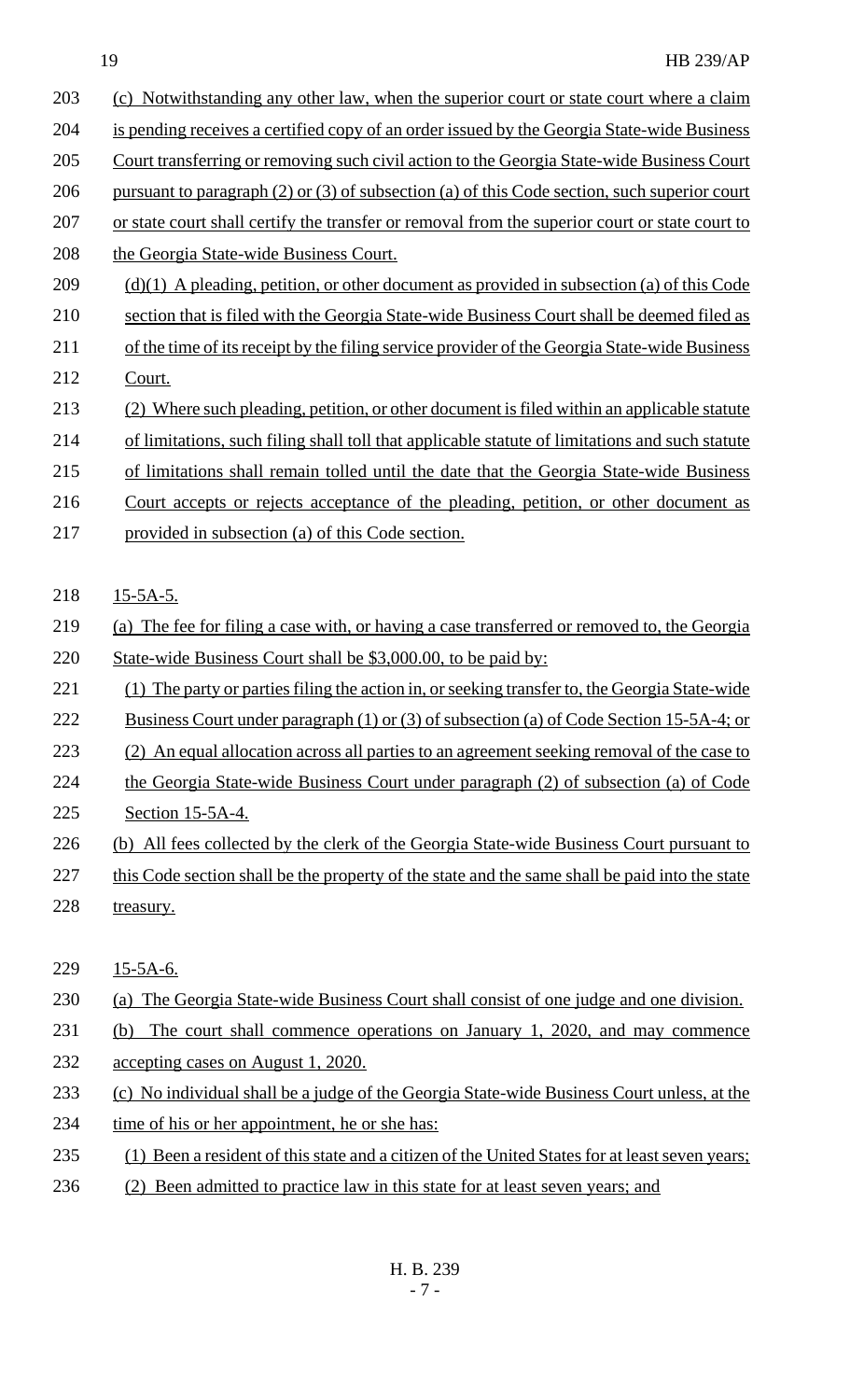- (3) At least 15 years of legal experience as an attorney or judge in complex business litigation, which experience shall be presumed by law as being met by virtue of appointment and approval under Code Section 15-5A-7. 15-5A-7. (a) The judge of the Georgia State-wide Business Court shall be appointed by the Governor, subject to approval by a majority vote of the Senate Judiciary Committee and 243 a majority vote of the House Committee on Judiciary. The Senate Judiciary Committee 244 and the House Committee on Judiciary shall be authorized to meet jointly or separately, 245 while in or out of a legislative session, as called in the discretion of each such chairperson, with notice provided by the chairpersons to such committee members, to consider the approval of such appointment. 248 (b)(1) The initial judge of the Georgia State-wide Business Court shall be appointed by *July 1, 2019, and approved by December 31, 2019, or within three months of the*  Governor's appointment, whichever is later, and the judge shall serve an initial term beginning on August 1, 2020. (2) Beginning on January 1, 2020, such initial judge may perform the administrative 253 duties required for establishing the Georgia State-wide Business Court and, if so, shall 254 receive compensation as a judge of the Georgia State-wide Business Court beginning on such date and for such purposes. 256 (3)(A) The judge of the Georgia State-wide Business Court shall serve for a term of 257 five years and may be reappointed for any number of consecutive terms so long as he or she meets the qualifications of appointment at the time of each appointment and shall be reappointed and reapproved in the same manner as provided for in subsection (a) of 260 this Code section. (B) Vacancies in the office of judge of the Georgia State-wide Business Court shall be filled by appointment and approval in the same manner as provided for in subsection (a) of this Code section. (4) The judge of the Georgia State-wide Business Court shall be deemed to serve the geographical area of this state. 266 15-5A-8. Before entering on the duties of his or her office, the judge of the Georgia State-wide Business Court shall take the oath required of all civil officers in addition to the following 269 <u>oath:</u> 'I swear that I will administer justice without respect to person and do equal rights to the
- 271 poor and the rich and that I will faithfully and impartially discharge and perform all the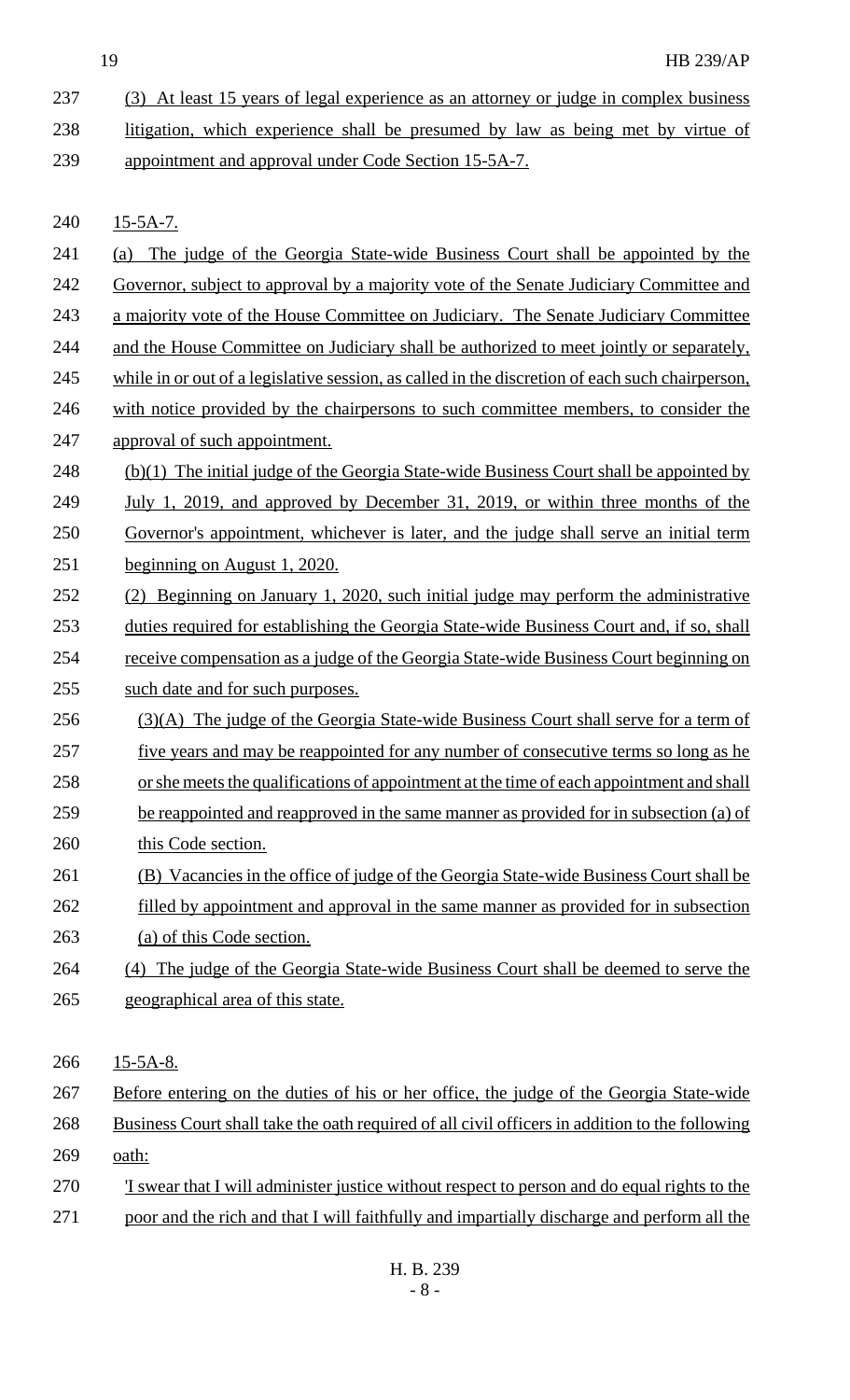- 272 duties incumbent on me as judge of the Georgia State-wide Business Court, according to
- 273 the best of my ability and understanding, and agreeably to the laws and Constitution of
- 274 this state and the Constitution of the United States. So help me God.'
- 15-5A-9.
- 276  $(a)(1)$  The annual salary of the judge of the Georgia State-wide Business Court shall be as specified in Code Section 45-7-4. Such salary shall be paid in equal monthly installments.
- (2) The judge of the Georgia State-wide Business Court shall receive expenses and allowances as provided for in Code Section 45-7-20. If the judge resides 50 miles or more from where the Georgia State-wide Business Court sits, such judge shall also 282 receive a mileage allowance for the use of a personal motor vehicle when devoted to official business as provided for in Code Section 50-19-7, for not more than one round 284 trip per calendar week to and from the judge's residence and where the Georgia 285 State-wide Business Court sits by the most practical route, during each regular and extraordinary session of court. In the event the judge travels by public carrier for any part of a round trip as provided above, such judge shall receive a travel allowance of actual 288 transportation costs for each such part in lieu of the mileage allowance. Transportation costs incurred by the judge for air travel to and from the judge's residence to where the Georgia State-wide Business Court sits shall be reimbursed only to the extent that such costs do not exceed the cost of travel by personal motor vehicle. All allowances provided 292 for in this paragraph shall be paid upon the submission of proper vouchers.
- (3) If the judge resides 50 miles or more from where the Georgia State-wide Business
- Court sits, such judge shall also receive the same daily expense allowance as members 295 of the General Assembly receive, as set forth in Code Section 28-1-8, for not more than
- 296 35 days during each term of court. Such days shall be utilized only when official court
- business is being conducted. All allowances provided for in this paragraph shall be paid 298 upon the submission of proper vouchers.
- (b) The salary provided for in subsection (a) of this Code section shall be the total compensation to be paid by the state to the judge of the Georgia State-wide Business Court
- and shall be in lieu of any and all other amounts to be paid from state funds.
- 15-5A-10.
- (a) The judge of the Georgia State-wide Business Court shall have responsibility for creating and, when needed, making revisions to the rules of the Georgia State-wide
- Business Court and submitting such rules and revisions to the Supreme Court for approval
- prior to such rules or revisions taking effect; provided, however, that such rules shall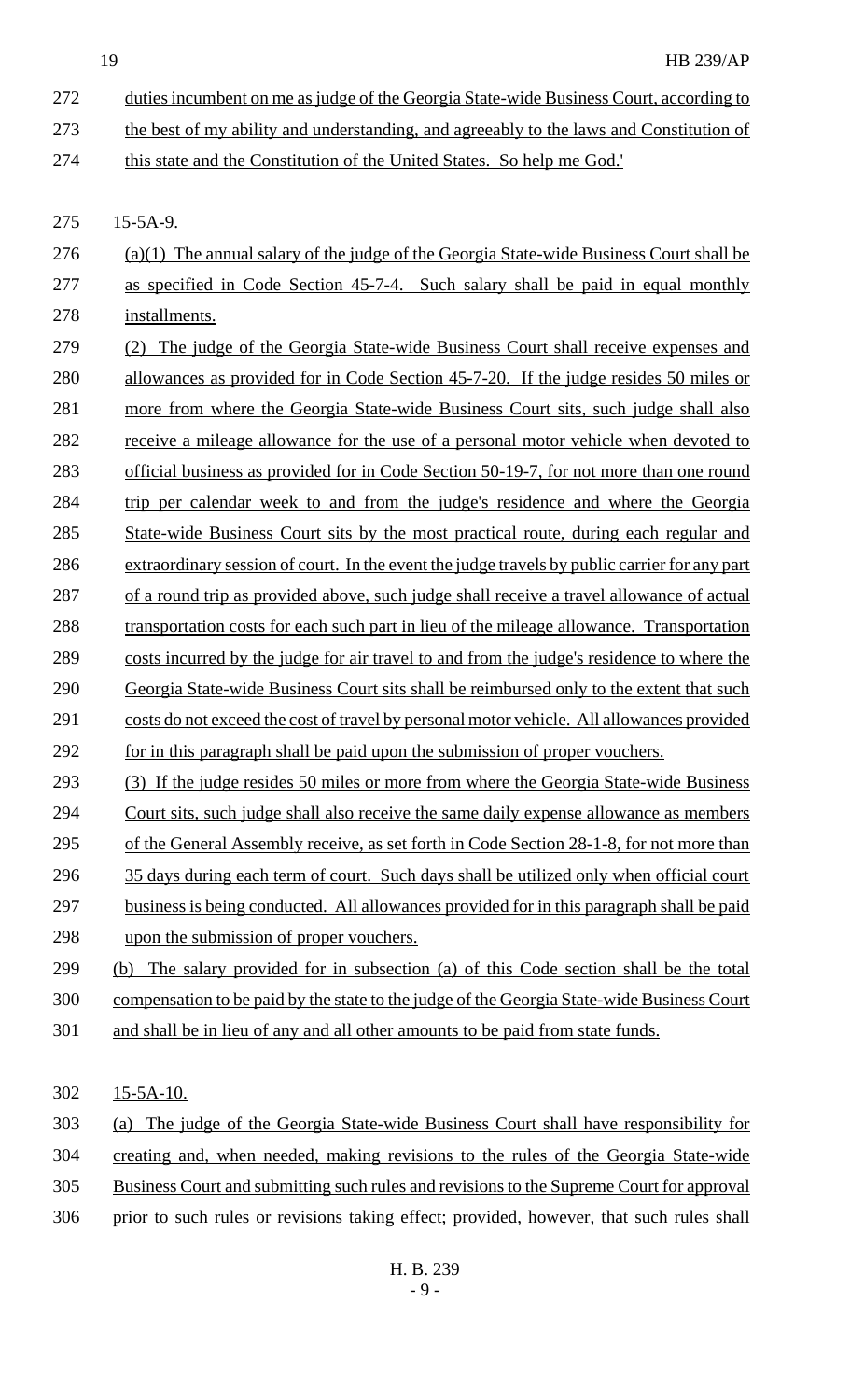| 307 |                                                                                                 |
|-----|-------------------------------------------------------------------------------------------------|
|     | conform to Chapter 11 of Title 9, the 'Georgia Civil Practice Act,' where related and           |
| 308 | applicable.                                                                                     |
| 309 | The judge of the Georgia State-wide Business Court is authorized to empanel a<br>(b)            |
| 310 | commission of up to eight individuals, who may be judges, to assist the judge in the            |
| 311 | creation or revision of such rules; provided, however, that such individuals shall not receive  |
| 312 | compensation for being empaneled but may receive a daily expense allowance and travel           |
| 313 | cost reimbursement in the amount specified in Code Section 45-7-21.                             |
| 314 | Such rules may include a matrix or guidelines for the acceptance of cases by the<br>(c)         |
| 315 | Georgia State-wide Business Court, including, but not limited to, such factors as the           |
| 316 | amount in controversy, the existence of novel or complex legal issues, and anticipated          |
| 317 | discovery issues needing the intervention of the Georgia State-wide Business Court.             |
| 318 | (d) Such rules shall include:                                                                   |
| 319 | (1) Guidelines and procedures for the filing of pleadings, petitions, motions, and all other    |
| 320 | documents, electronically or otherwise, with the Georgia State-wide Business Court; and         |
| 321 | A reasonable time within which the Georgia State-wide Business Court shall issue<br>(2)         |
| 322 | a decision on a matter before the court.                                                        |
|     |                                                                                                 |
| 323 | $15-5A-11.$                                                                                     |
| 324 | There shall be a clerk of the Georgia State-wide Business Court. Such clerk shall be<br>(a)     |
| 325 | appointed by the Governor, subject to approval by a majority vote of the Senate Judiciary       |
| 326 | Committee and a majority vote of the House Committee on Judiciary. The Senate                   |
| 327 | Judiciary Committee and the House Committee on Judiciary shall be authorized to meet            |
| 328 | jointly or separately, while in or out of a legislative session, as called in the discretion of |
| 329 | each such chairperson, with notice provided by the chairpersons to such committee               |
|     |                                                                                                 |
| 330 | members, to consider the approval of such appointment.                                          |
| 331 | (b)(1) The initial clerk of the Georgia State-wide Business Court shall be appointed and        |
| 332 | approved by July 31, 2020, and shall serve an initial term beginning on August 1, 2020.         |
| 333 | (2)(A) The clerk of the Georgia State-wide Business Court shall serve for a term of             |
| 334 | <u>five years and may be reappointed for any number of consecutive terms and shall be</u>       |
| 335 | reappointed and reapproved in the same manner as provided for in subsection (a) of this         |
| 336 | Code section.                                                                                   |
| 337 | (B) Vacancies in the office of clerk of the Georgia State-wide Business Court shall be          |
| 338 | filled by appointment of the Governor in the same manner as provided for in subsection          |
| 339 | (a) of this Code section.                                                                       |
| 340 | (c) The annual compensation of the clerk of the Georgia State-wide Business Court shall         |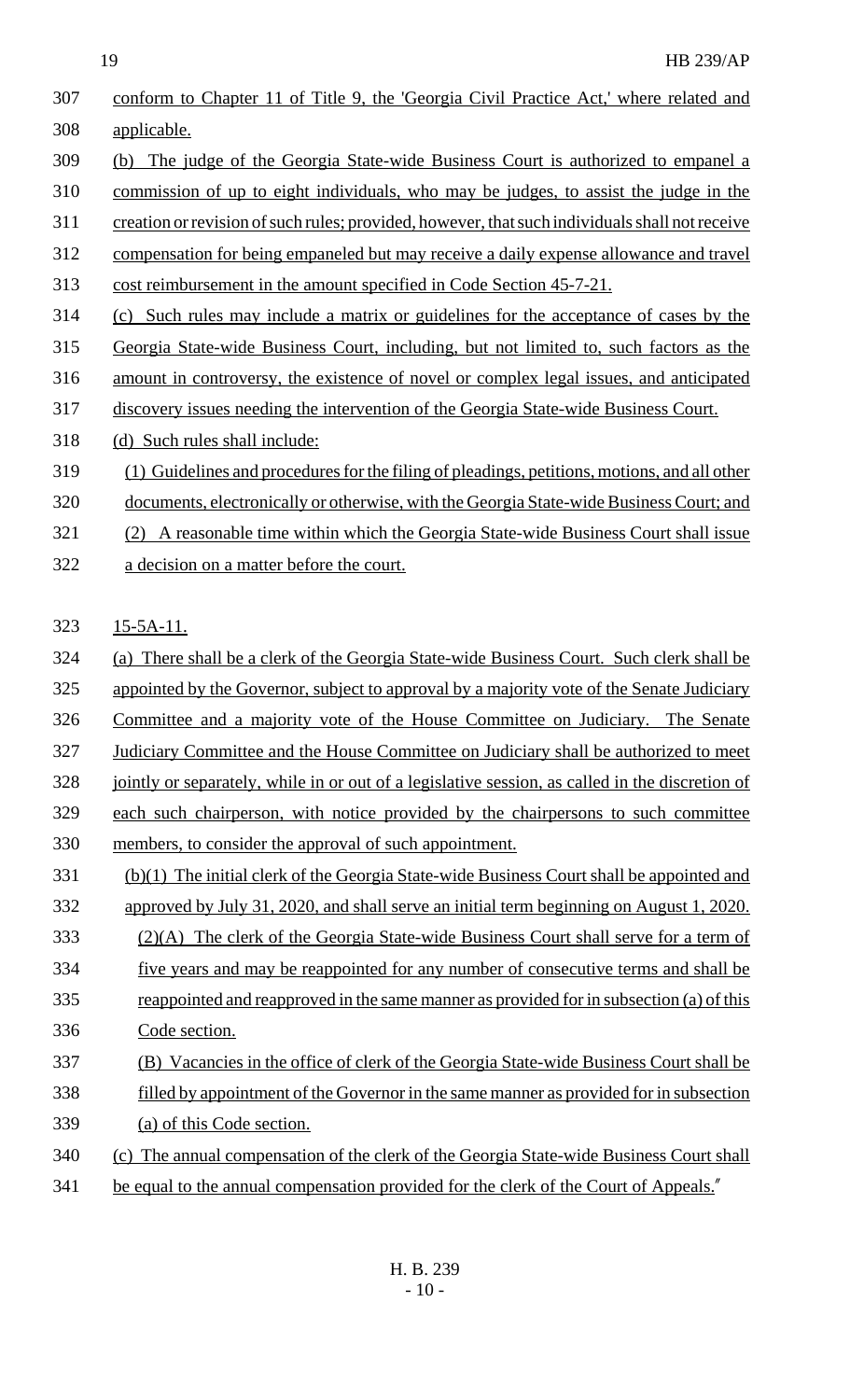- 15-5A-12.
- (a) The offices of the judge and clerk of the Georgia State-wide Business Court shall sit

 at the seat of government in Atlanta or shall sit in Macon-Bibb County pursuant to subsection (b) of Code Section 15-5A-2.

- (b) The judge of the Georgia State-wide Business Court, in coordination with the clerk of
- the Georgia State-wide Business Court, shall be responsible for designating an electronic
- filing system.

# 15-5A-13.

- (a) The judge of the Georgia State-wide Business Court shall be authorized to appoint law
- assistants for the use of the court and to remove them at pleasure. Each law assistant of the
- Georgia State-wide Business Court shall have been admitted to the bar of this state as a
- practicing attorney; provided, however, that an individual who graduated from law school
- but who is not a member of the bar of this state may be appointed as a law assistant so long
- as he or she is admitted to the bar of this state within one year of such appointment.
- (b) It shall be the duty of a law assistant to attend all sessions of the court, if so ordered,
- and generally to perform the duties incident to the role of law assistant.

# 15-5A-14.

- The judge of the Georgia State-wide Business Court may employ and fix the salaries of
- stenographers, clerical assistants, and such other employees as may be deemed necessary
- by the court; and the salaries therefor shall be paid by the clerk from the amount
- appropriated by the General Assembly for such purposes.

# 15-5A-15.

- The Georgia State-wide Business Court shall purchase such books, pamphlets, or other
- publications, whether in hard copy or digital format, and such other supplies and services
- as the judge of the Georgia State-wide Business Court may deem necessary. The costs
- 367 thereof shall be paid by the clerk out of the amount appropriated by the General Assembly
- for such purposes.
- 369 <u>15-5A-16.</u>
- The Georgia State-wide Business Court shall be a budget unit as defined in Part 1 of
- Article 4 of Chapter 12 of Title 45, the 'Budget Act'; provided, however, that the Georgia
- State-wide Business Court shall be assigned for administrative purposes only to the Court
- of Appeals."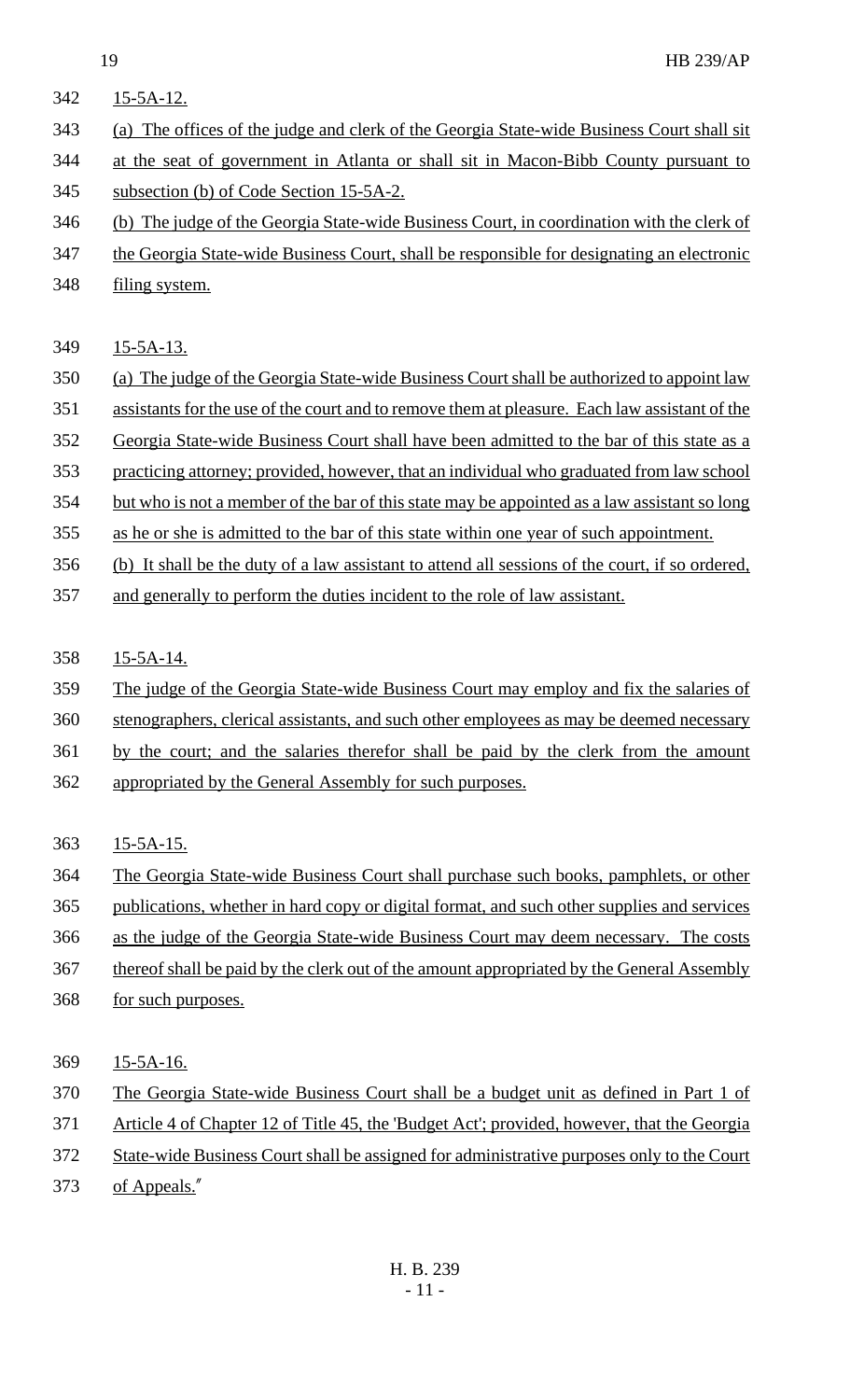|     | 19<br><b>HB 239/AP</b>                                                                        |
|-----|-----------------------------------------------------------------------------------------------|
| 374 | <b>SECTION 1-2.</b>                                                                           |
| 375 | Code Section 45-7-4 of the Official Code of Georgia Annotated, relating to general            |
| 376 | provisions regarding salaries and fees, is amended by adding a new paragraph to subsection    |
| 377 | (a) to read as follows:                                                                       |
| 378 |                                                                                               |
| 379 | <b>PART II</b>                                                                                |
| 380 | <b>SECTION 2-1.</b>                                                                           |
| 381 | Title 5 of the Official Code of Georgia Annotated, relating to appeal and error, is amended   |
| 382 | by revising Code Section 5-5-1, relating to power of probate, superior, state, juvenile, and  |
| 383 | City of Atlanta courts, as follows:                                                           |
| 384 | $"5-5-1.$                                                                                     |
| 385 | (a) The superior, state, and juvenile courts, the Georgia State-wide Business Court, and the  |
| 386 | City Court of Atlanta shall have power to correct errors and grant new trials in cases or     |
| 387 | collateral issues in any of the respective courts in such manner and under such rules as they |
| 388 | may establish according to law and the usages and customs of courts.                          |
| 389 | (b) Probate courts shall have power to correct errors and grant new trials in civil cases     |
| 390 | provided for by Article 6 of Chapter 9 of Title 15 under such rules and procedures as apply   |
| 391 | to the superior courts."                                                                      |
| 392 | <b>SECTION 2-2.</b>                                                                           |
| 393 | Said title is further amended by revising Code Section 5-6-33, relating to right of appeal    |
| 394 | generally, as follows:                                                                        |
| 395 | $"5-6-33.$                                                                                    |
| 396 | $(a)(1)$ Either party in any civil case and the defendant in any criminal proceeding in the   |
| 397 | superior, state, or city courts, or in the Georgia State-wide Business Court, may appeal      |
| 398 | from any sentence, judgment, decision, or decree of the court, or of the judge thereof in     |
| 399 | any matter heard at chambers.                                                                 |
| 400 | Either party in any civil case in the probate courts provided for by Article 6 of<br>(2)      |
| 401 | Chapter 9 of Title 15 may appeal from any judgment, decision, or decree of the court, or      |
| 402 | of the judge thereof in any matter heard at chambers.                                         |
| 403 | (b) This Code section shall not affect Chapter 7 of this title."                              |
| 404 | <b>SECTION 2-3.</b>                                                                           |
| 405 | Said title is further amended by revising subsection (a) of Code Section 5-6-34, relating to  |

H. B. 239 - 12 -

judgments and rulings deemed directly appealable, procedure for review of judgments,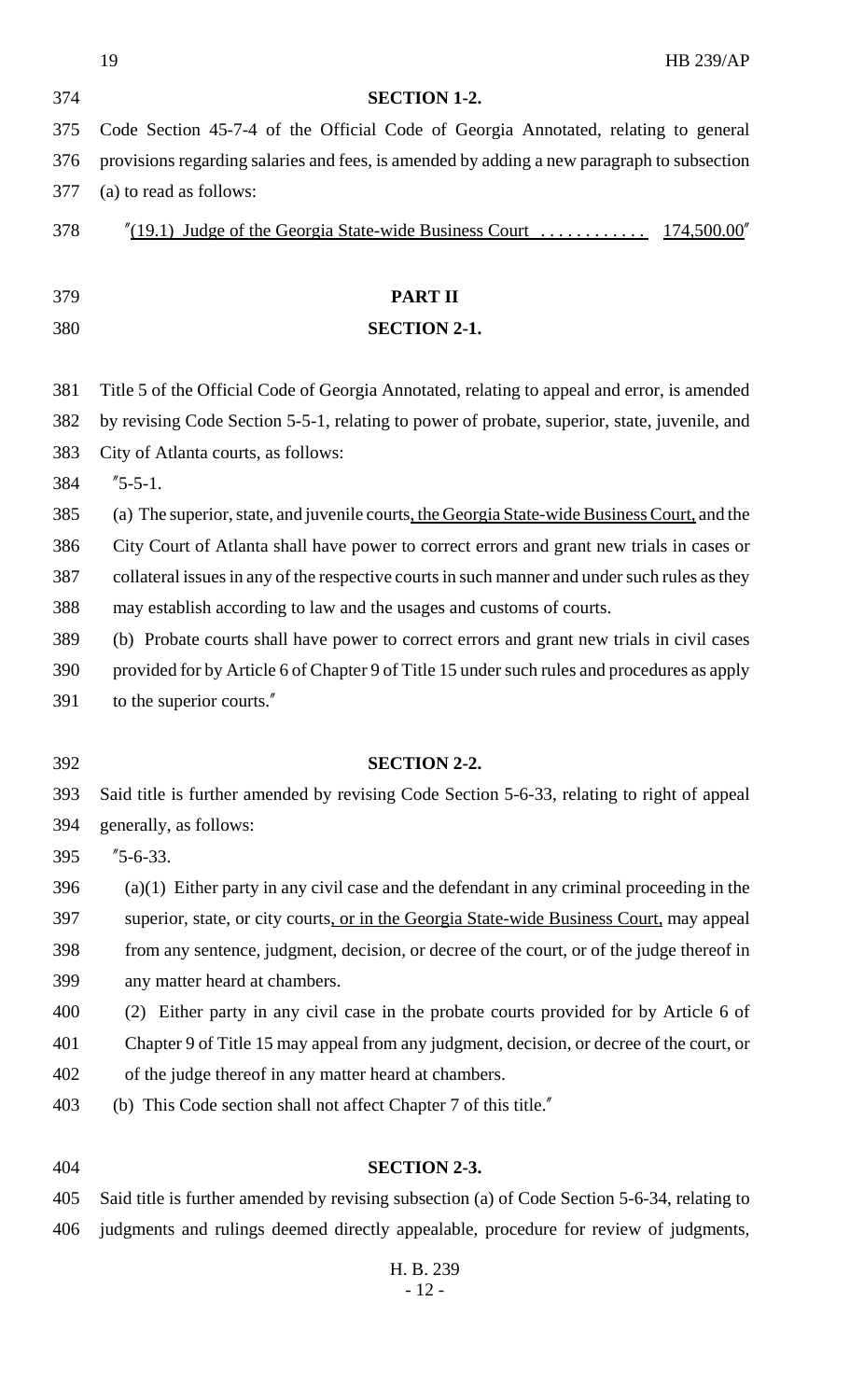19 HB 239/AP orders, or decisions not subject to direct appeal, scope of review, hearings in criminal cases involving a capital offense for which death penalty is sought, and appeals involving nonmonetary judgments in child custody cases, as follows: "(a) Appeals may be taken to the Supreme Court and the Court of Appeals from the following judgments and rulings of the superior courts, the Georgia State-wide Business 412 Court, the constitutional city courts, and such other courts or tribunals from which appeals are authorized by the Constitution and laws of this state: (1) All final judgments, that is to say, where the case is no longer pending in the court below, except as provided in Code Section 5-6-35; (2) All judgments involving applications for discharge in bail trover and contempt cases; (3) All judgments or orders directing that an accounting be had; (4) All judgments or orders granting or refusing applications for receivers or for interlocutory or final injunctions; (5) All judgments or orders granting or refusing applications for attachment against fraudulent debtors; (6) Any ruling on a motion which would be dispositive if granted with respect to a defense that the action is barred by Code Section 16-11-173; (7) All judgments or orders granting or refusing to grant mandamus or any other extraordinary remedy, except with respect to temporary restraining orders; (8) All judgments or orders refusing applications for dissolution of corporations created by the superior courts; (9) All judgments or orders sustaining motions to dismiss a caveat to the probate of a will; (10) All judgments or orders entered pursuant to subsection (c) of Code Section 17-10-6.2; (11) All judgments or orders in child custody cases awarding, refusing to change, or modifying child custody or holding or declining to hold persons in contempt of such child custody judgment or orders; (12) All judgments or orders entered pursuant to Code Section 35-3-37; and 436 (13) All judgments or orders entered pursuant to Code Section 9-11-11.1. **SECTION 2-4.**

 Said title is further amended by revising subsection (c) of Code Section 5-6-41, relating to reporting, preparation, and disposition of transcript, correction of omissions or misstatements, preparation of transcript from recollections, filing of disallowed papers, filing of stipulations in lieu of transcript, and reporting at party's expense, as follows: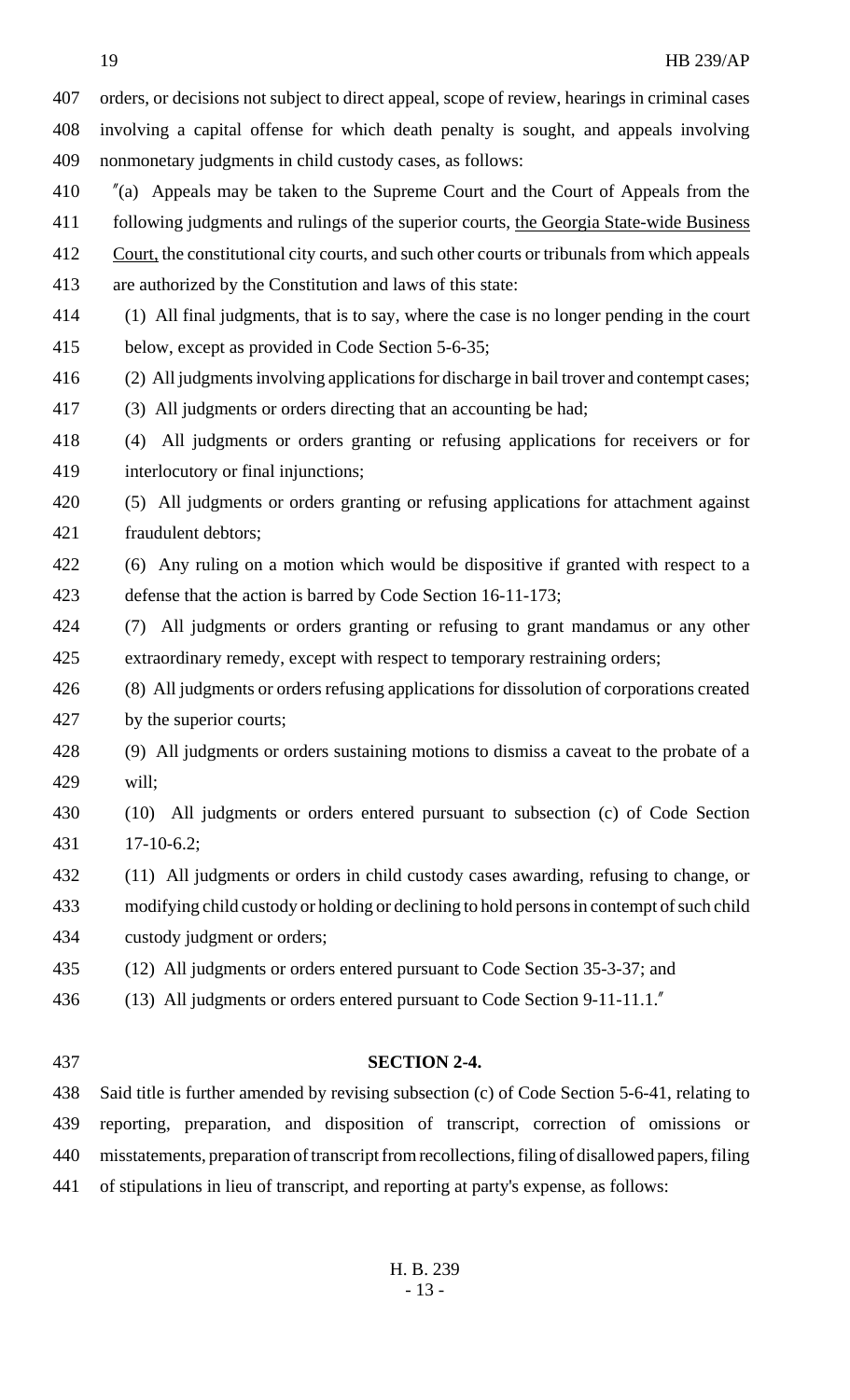"(c) In all civil cases tried in the superior and city courts, in the Georgia State-wide Business Court, and in any other court, the judgments of which are subject to review by the Supreme Court or the Court of Appeals, the trial judge thereof may require the parties to have the proceedings and evidence reported by a court reporter, the costs thereof to be borne equally between them; and, where an appeal is taken which draws in question the transcript of the evidence and proceedings, it shall be the duty of the appellant to have the transcript prepared at the appellant's expense. Where it is determined that the parties, or either of them, are financially unable to pay the costs of reporting or transcribing, the judge may, in the judge's discretion, authorize trial of the case unreported; and, when it becomes necessary for a transcript of the evidence and proceedings to be prepared, it shall be the 452 duty of the moving party to prepare the transcript from recollection or otherwise.

# **PART III SECTION 3-1.**

 Chapter 4 of Title 9 of the Official Code of Georgia Annotated, relating to declaratory judgments, is amended by revising Code Section 9-4-2, relating to declaratory judgments authorized and force and effect, as follows:

"9-4-2.

 (a) In cases of actual controversy, the respective superior courts of this state and the Georgia State-wide Business Court shall have power, upon petition or other appropriate pleading, to declare rights and other legal relations of any interested party petitioning for such declaration, whether or not further relief is or could be prayed; and the declaration shall have the force and effect of a final judgment or decree and be reviewable as such.

 (b) In addition to the cases specified in subsection (a) of this Code section, the respective superior courts of this state and the Georgia State-wide Business Court shall have power, upon petition or other appropriate pleading, to declare rights and other legal relations of any interested party petitioning for the declaration, whether or not further relief is or could be prayed, in any civil case in which it appears to the court that the ends of justice require that the declaration should be made; and the declaration shall have the force and effect of a final judgment or decree and be reviewable as such.

 (c) Relief by declaratory judgment shall be available, notwithstanding the fact that the 472 complaining party has any other adequate legal or equitable remedy or remedies."

#### **SECTION 3-2.**

Said chapter is further amended by revising Code Section 9-4-5, relating to filing and service,

time of trial, and drawing of jury, as follows: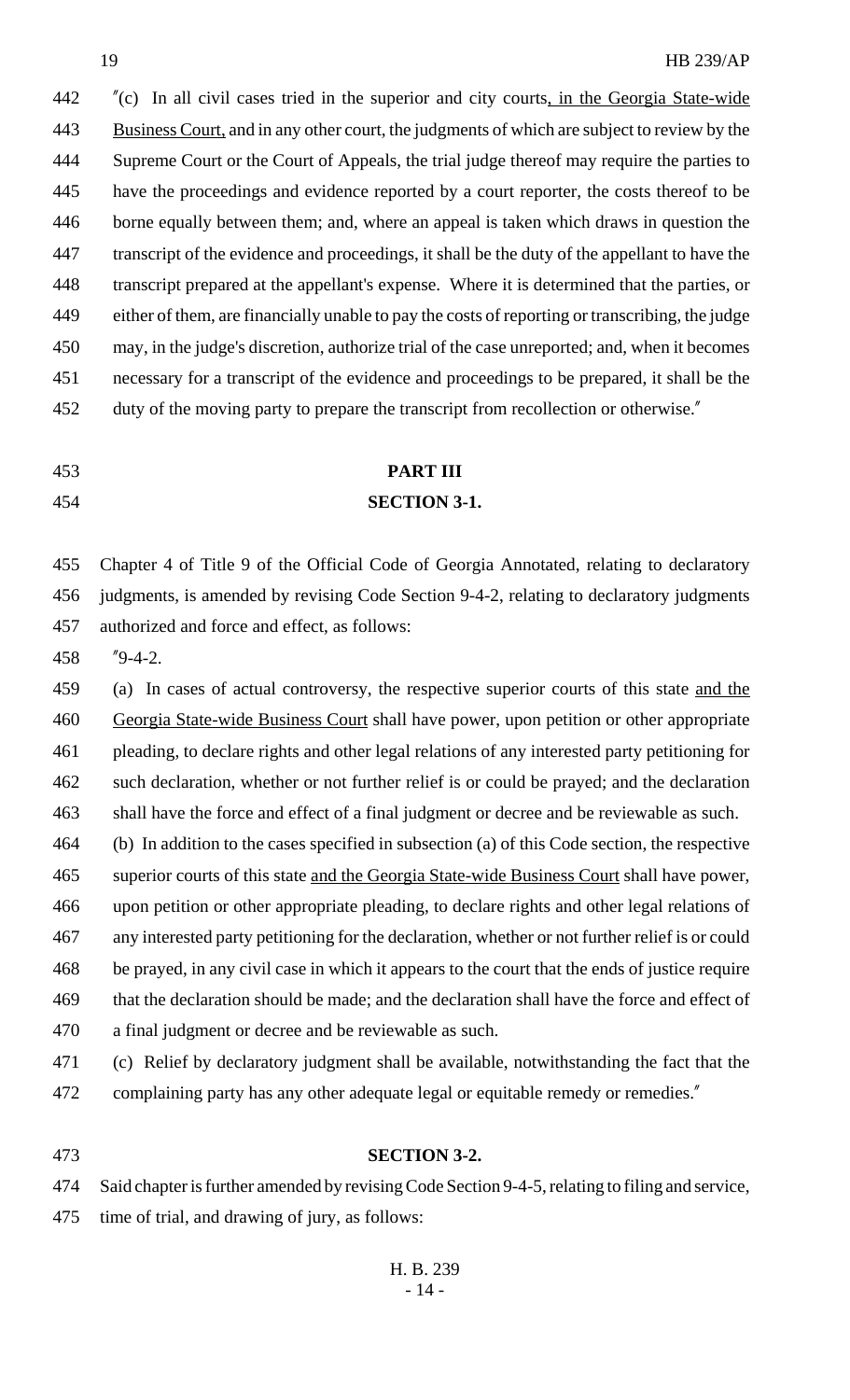| 476 | $^{\prime\prime}$ 9-4-5.                                                                         |
|-----|--------------------------------------------------------------------------------------------------|
| 477 | A proceeding instituted under this chapter shall be filed and served as are other cases in the   |
| 478 | superior courts of this state or in the Georgia State-wide Business Court and may be tried       |
| 479 | at any time designated by the court not earlier than 20 days after the service thereof, unless   |
| 480 | the parties consent in writing to an earlier trial. If there is an issue of fact which requires  |
| 481 | a submission to a jury, the jury may be drawn, summoned, and sworn either in regular term        |
| 482 | or specially for the pending case."                                                              |
|     |                                                                                                  |
| 483 | <b>SECTION 3-3.</b>                                                                              |
| 484 | Said chapter is further amended by revising Code Section 9-4-10, relating to equity              |
| 485 | jurisdiction not impaired, as follows:                                                           |
| 486 | $"9-4-10.$                                                                                       |
| 487 | Nothing in this chapter is intended to impair the equity jurisdiction of the superior courts     |
| 488 | of the state <u>or of the Georgia State-wide Business Court</u> ."                               |
| 489 | <b>SECTION 3-4.</b>                                                                              |
| 490 | Title 23 of the Official Code of Georgia Annotated, relating to equity, is amended by revising   |
| 491 | Code Section 23-1-1, relating to equity jurisdiction – vested in superior courts, as follows:    |
| 492 | $"23-1-1.$                                                                                       |
| 493 | All equity jurisdiction shall be vested in the superior courts of the several counties and in    |
| 494 | the Georgia State-wide Business Court as provided in Code Section 15-5A-3.                       |
| 495 | <b>SECTION 3-5.</b>                                                                              |
| 496 | Said title is further amended by revising Code Section 23-4-3, relating to claim of legal and    |
| 497 | equitable relief by defendant, as follows:                                                       |
| 498 | $"23-4-3.$                                                                                       |
| 499 | A defendant to any action in the superior court or in the Georgia State-wide Business            |
| 500 | Court, whether the action is for legal or equitable relief, may claim legal or equitable relief, |
| 501 | or both, by framing proper pleadings for that purpose and sustaining them by sufficient          |
| 502 | evidence."                                                                                       |
| 503 | <b>SECTION 3-6.</b>                                                                              |
| 504 | Said title is further amended by revising Code Section 23-4-33, relating to decree in will or    |
| 505 | contract matters and consent of guardian or guardian ad litem, as follows:                       |
| 506 | $"23-4-33.$                                                                                      |
| 507 | When it becomes impossible to carry out any last will and testament in whole or in part,         |
| 508 | and in all matters of contract, the judges of the superior courts, and the judge of the Georgia  |
|     |                                                                                                  |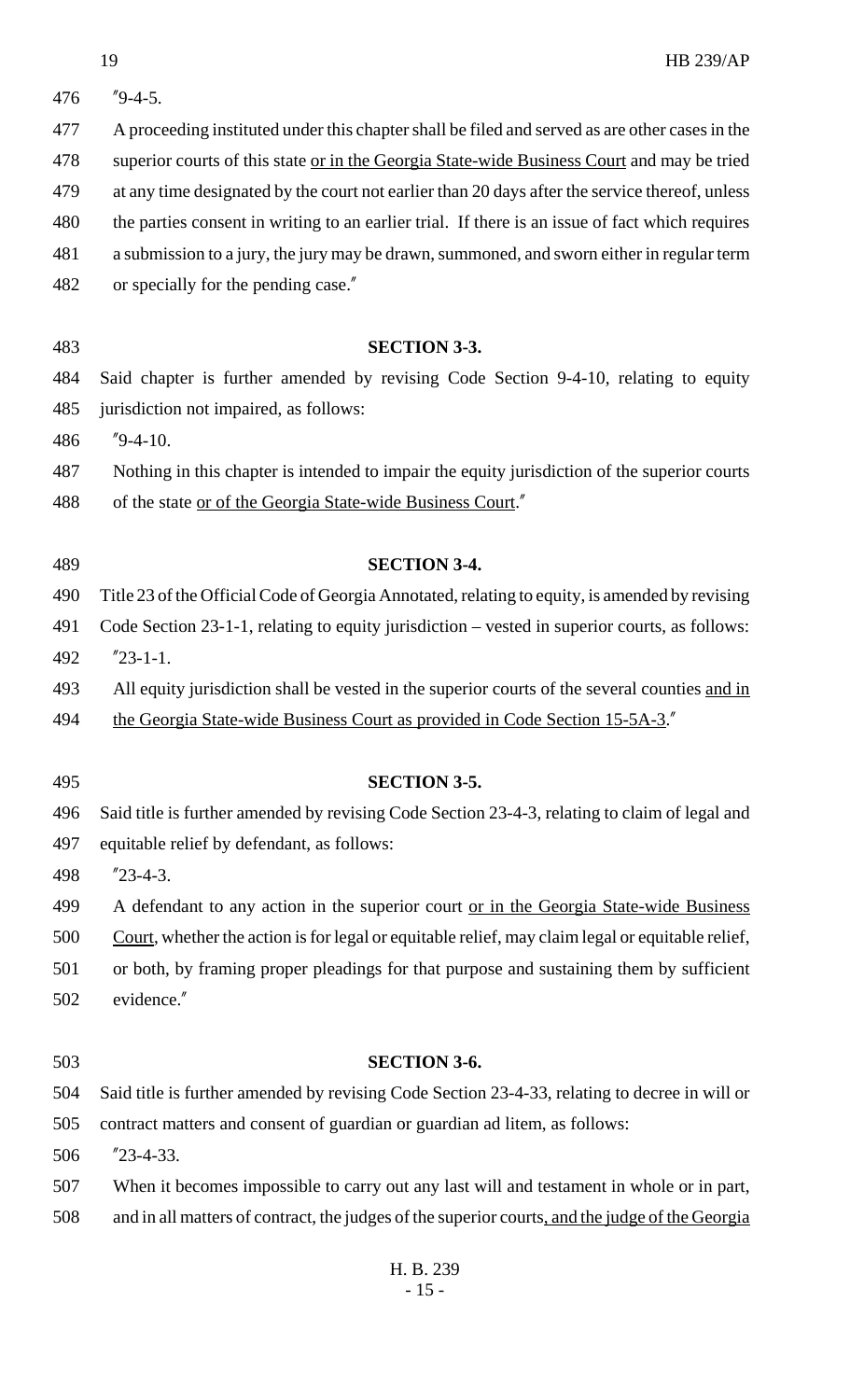| 509 | State-wide Business Court in matters of contract only, shall have power to render any              |
|-----|----------------------------------------------------------------------------------------------------|
| 510 | decree that may be necessary and legal, provided that all parties in interest shall consent        |
| 511 | thereto in writing and there shall be no issue as to the facts or, if there is such an issue, that |
| 512 | there shall be a like consent in writing that the judge presiding may hear and determine           |
| 513 | such facts, subject to a review on appeal, as in other cases. In all cases where minors are        |
| 514 | interested, the consent of the guardian at law or the guardian ad litem shall be obtained          |
| 515 | before the decree is rendered."                                                                    |
|     |                                                                                                    |
| 516 | <b>SECTION 3-7.</b>                                                                                |
| 517 | Said title is further amended by revising Code Section 23-4-37, relating to attachments for        |
| 518 | contempt and executions against property, as follows:                                              |
|     |                                                                                                    |

"23-4-37.

 Every decree or order of a superior court or the Georgia State-wide Business Court in equitable proceedings may be enforced by attachment against the person for contempt. Decrees for money may be enforced by execution against the property. If a decree is partly for money and partly for the performance of a duty, the former may be enforced by execution and the latter by attachment or other process."

**PART IV**

# **SECTION 4-1.**

 Article 2 of Chapter 11 of Title 9 of the Official Code of Georgia Annotated, relating to commencement of action and service, is amended by revising subsection (f) of Code Section 9-11-5, relating to service and filing of pleadings subsequent to the original complaint and other papers, as follows:

- "(f) **Electronic service of pleadings.**
- (1) A person to be served may consent to being served with pleadings electronically by:
- (A) Filing a notice of consent to electronic service and including the person to be served's e-mail address or addresses in such pleading; or
- (B) Including the person to be served's e-mail address or addresses in or below the signature block of the complaint or answer, as applicable to the person to be served.
- 537 (2) A person to be served who is not an attorney may rescind his or her election to be served with pleadings electronically by filing and serving a notice of such rescission.
- (3) If a person to be served agrees to electronic service of pleadings, such person to be served bears the responsibility of providing notice of any change in his or her e-mail address or addresses.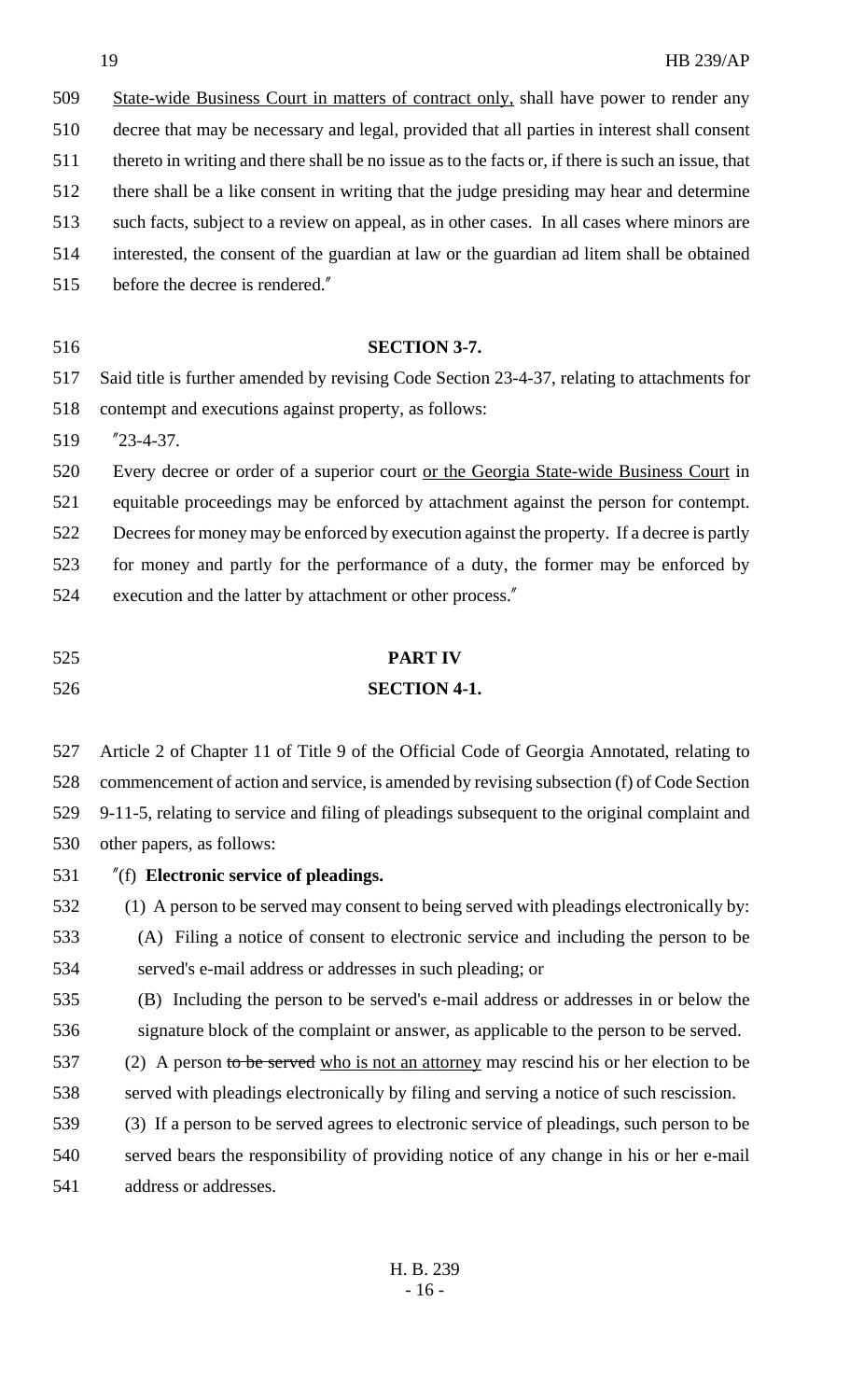(4) When an attorney files a pleading in a case via an electronic filing service provider, such attorney shall be deemed to have consented to be served electronically with future 544 pleadings for such case unless he or she files a rescission of consent as set forth in 545 paragraph (2) of this subsection at the primary email address on record with the electronic filing service provider. An attorney may not rescind his or her election to be served with pleadings electronically in cases that were initiated using an electronic filing service provider.

 (5) If electronic service of a pleading is made upon a person to be served, and such person certifies to the court under oath that he or she did not receive such pleading, it shall be presumed that such pleading was not received unless the serving party disputes the assertion of nonservice, in which case the court shall decide the issue of service of such pleading."

 **PART V SECTION 5-1.**

 Article 6 of Chapter 13 of Title 24 of the Official Code of Georgia Annotated, relating to depositions to preserve testimony in criminal proceedings, is amended by revising Code Section 24-13-132, relating to appointment of counsel and payment of costs and expenses, as follows:

"24-13-132.

 (a) If an accused is financially unable to employ counsel, the court shall appoint counsel as provided in Chapter 12 of Title 17, unless the accused elects to proceed without counsel. (b) Whenever a deposition is taken at the instance of the state, the cost of any such 564 deposition shall be paid by the state by the Prosecuting Attorneys' Council of the State of Georgia out of such funds as may be appropriated for the operations of the district attorneys in the same manner as any other motion hearing that may appear on the criminal calendar. (c) Depositions taken at the instance of an accused shall be paid for by the accused; provided, however, that, whenever a deposition is taken at the instance of an accused who is eligible for the appointment of counsel as provided in Chapter 12 of Title 17, the court shall direct that the reasonable expenses for the taking of the deposition and of travel and subsistence of the accused and the accused's attorney for attendance at the examination, not to exceed the limits established pursuant to Article 2 of Chapter 7 of Title 45, be paid for out of the fine and bond forfeiture fund of the county where venue is laid."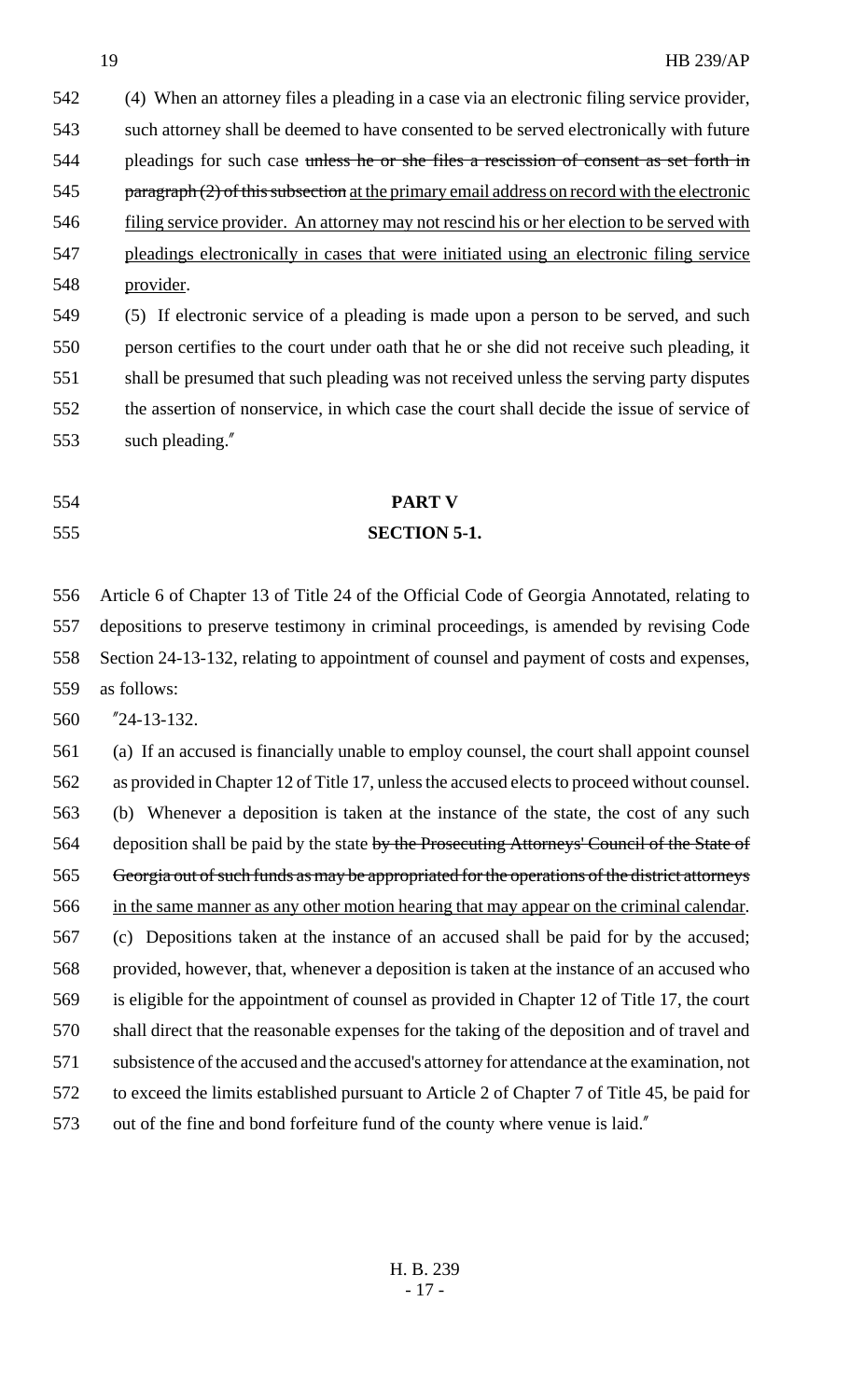|     | 19<br><b>HB 239/AP</b>                                                                                    |
|-----|-----------------------------------------------------------------------------------------------------------|
| 574 | <b>SECTION 5-2.</b>                                                                                       |
| 575 | Said article is further amended by revising Code Section 24-13-133, relating to manner of                 |
| 576 | taking and filing deposition, as follows:                                                                 |
| 577 | $"24-13-133.$                                                                                             |
| 578 | Except as provided in Code Section 24-13-137, a deposition shall be taken and filed in the                |
| 579 | manner provided in civil proceedings or any nonjury motion hearing, provided that (1) in                  |
| 580 | no event shall a deposition be taken of an accused party without his or her consent and (2)               |
| 581 | the scope of examination and cross-examination shall be such as would be allowed in the                   |
| 582 | trial itself. On request or waiver by the accused, the court may direct that a deposition be              |
| 583 | taken on written interrogatories in the manner provided in civil proceedings. Such request                |
| 584 | shall constitute a waiver by the accused of any objection to the taking and use of the                    |
| 585 | deposition based upon its being so taken. If a judge has been designated to rule on                       |
| 586 | objections or to preside over the deposition, objections to interrogation of the witness shall            |
| 587 | be made to and ruled on by such judge in the same manner as at the trial of a criminal                    |
| 588 | proceeding."                                                                                              |
| 589 | <b>PART VI</b>                                                                                            |
| 590 | <b>SECTION 6-1.</b>                                                                                       |
| 591 | Title 15 of the Official Code of Georgia Annotated, relating to courts, is amended by revising            |
| 592 | paragraphs (2) and (3) of subsection (b) of Code Section 15-6-11, relating to electronic                  |
| 593 | filings of pleadings and documents in superior court, electronic payments and remittances,                |
| 594 | access, and public disclosure, as follows:                                                                |
| 595 | $^{\prime\prime}(2)$ (A) Except as provided in subparagraph (B) of this paragraph, a A court's electronic |
| 596 | filing service provider may charge a fee which shall be a recoverable court cost and                      |
| 597 | only include a:                                                                                           |
| 598 | (i) One-time fee for electronically filing pleadings or documents in a civil action and                   |
| 599 | the electronic service of pleadings, regardless of how many parties shall be served,                      |
| 600 | which shall not exceed \$30.00 per filer, per party. Such fee shall be paid at the time                   |
|     |                                                                                                           |

 of the first filing on behalf of a party; provided that when filings are submitted via a public access terminal, upon the first filing not using such terminal, such fee shall be paid;

- (ii) Supplemental fee of \$5.00 for each filing made in a civil action after a party has made ten electronic filings in such civil action; and
- (iii) Convenience fee for credit card and bank drafting services, which shall not exceed 3.5 percent plus a 30¢ payment services fee per transaction.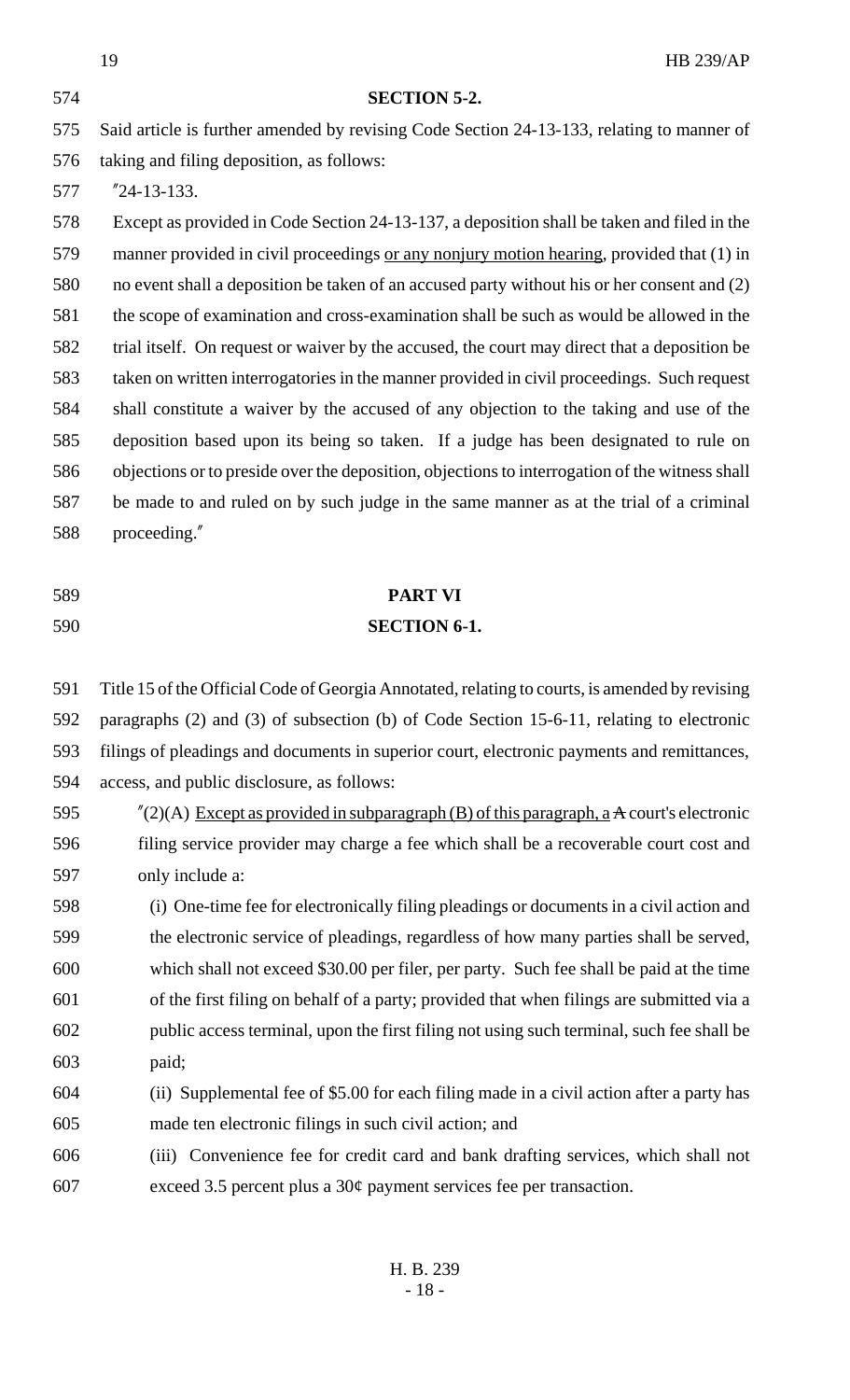19 HB 239/AP

| 608 | (B) No electronic filing service provider shall charge a fee pursuant to this paragraph             |
|-----|-----------------------------------------------------------------------------------------------------|
| 609 | for the filing of:                                                                                  |
| 610 | (i) Pleadings or documents filed by the Department of Law, the Office of Legislative                |
| 611 | Counsel, the Office of the Secretary of State, a district attorney in his or her official           |
| 612 | capacity, or a public defender in his or her official capacity;                                     |
| 613 | (ii) Pleadings or documents filed on behalf of municipal corporations or county                     |
| 614 | governments; or                                                                                     |
| 615 | (iii) Leave of absence or conflict notices filed pursuant to the Uniform Rules for the              |
| 616 | <b>Superior Courts.</b>                                                                             |
| 617 | $(\overline{B})(C)$ With respect to the fee charged pursuant to division (i) of subparagraph (A) of |
| 618 | this paragraph, the clerk of superior court shall retain \$2.00 of the transaction fee and          |
| 619 | remit it to the governing authority of the county. No other portion of the transaction fee          |
| 620 | shall be remitted to any other office or entity of the state or governing authority of a            |
| 621 | county or municipality.                                                                             |
| 622 | $\overline{(C)(D)}$ An attorney, or party if he or she is pro se, shall be allowed unlimited access |
| 623 | to view and download any pleading or document electronically filed in connection to                 |
| 624 | the civil action in which he or she is counsel of record or pro se litigant, and an                 |
| 625 | electronic service provider shall not be authorized to charge or collect a fee for such             |
| 626 | viewing or downloading.                                                                             |
| 627 | $(3)$ (A) This subsection shall not apply to filings:                                               |
| 628 | $(ii)(A)$ In connection with a pauper's affidavit, any validation of bonds as otherwise             |
| 629 | provided for by law, pleadings:                                                                     |
| 630 | (i) A pauper's affidavit;                                                                           |
| 631 | (ii) Any validation of bonds as otherwise provided for by law;                                      |
| 632 | (iii) Pleadings or documents filed under seal or presented to a court in camera or ex               |
| 633 | parte, or pleadings; or                                                                             |
| 634 | (iv) Pleadings or documents to which access is otherwise restricted by law or court                 |
| 635 | order;                                                                                              |
| 636 | $\overline{(ii)(B)}$ Made physically at the courthouse by an attorney or his or her designee or an  |
| 637 | individual who is not an attorney; provided, however, that the clerk shall require such             |
| 638 | pleadings or documents made physically at the courthouse by an attorney or his or her               |
| 639 | designee be submitted via a public access terminal in the clerk's office. The clerk shall           |
| 640 | not charge the fee as set forth in division $(2)(A)(i)$ of this subsection for such filing but      |
| 641 | when payment is submitted by credit card or bank draft, the clerk may charge the                    |
| 642 | convenience fee as set forth in division $(2)(A)(ii)$ $(2)(A)(iii)$ of this subsection;             |
|     |                                                                                                     |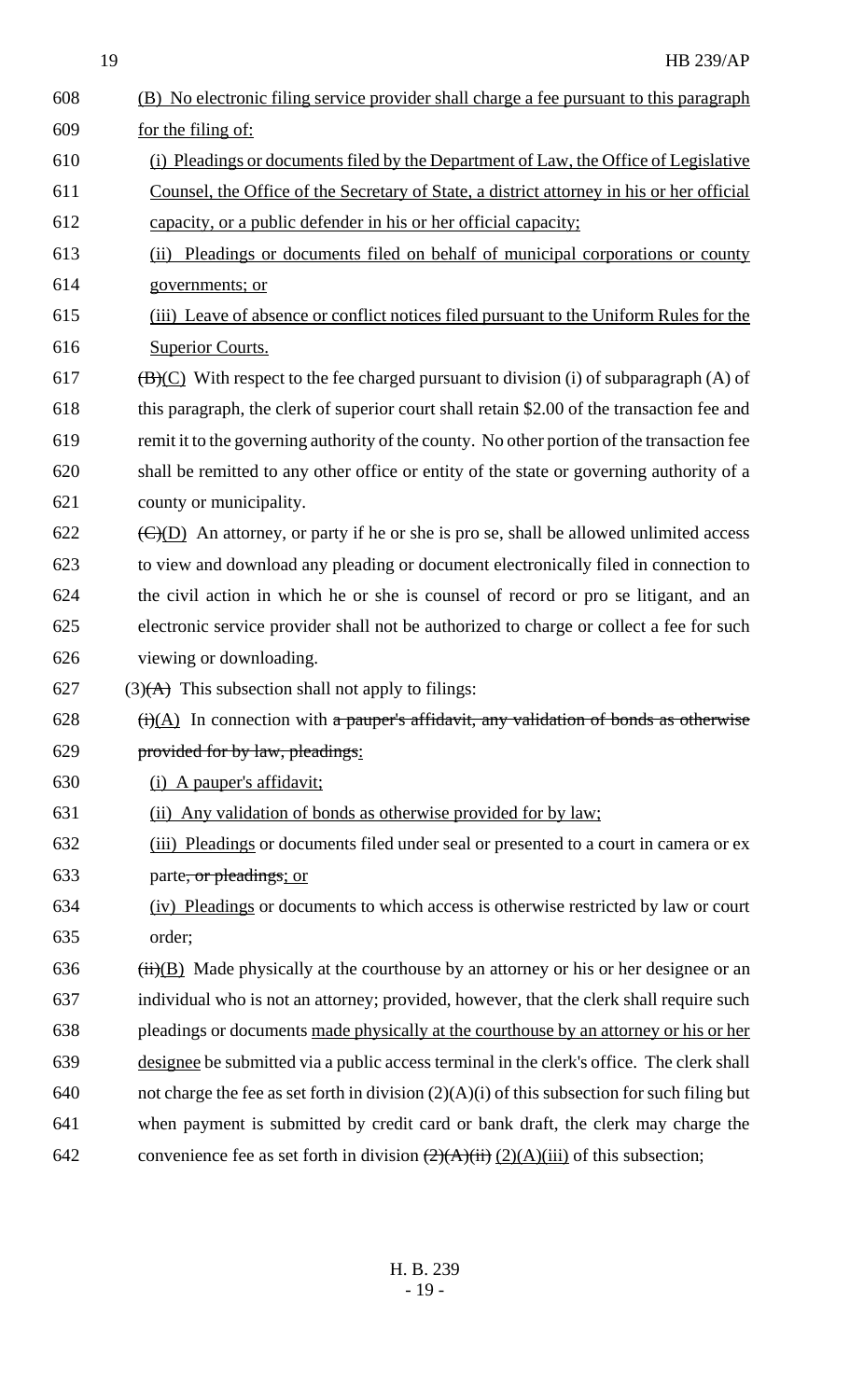(iii)(C) Made in a court located in an area that has been declared to be in a state of emergency pursuant to Article 3 of Chapter 3 of Title 38. The Judicial Council of Georgia shall provide rules for filings in such circumstances; or (iv)(D) Made prior to the commencement of mandatory electronic filing for such court, wherein the filer shall continue to pay fees applicable to the case on the date of the first filing; provided, however, that a party may elect to make future filings through the court's electronic filing service provider and pay the applicable fees. (B) This subsection may have an effective date between July 1, 2018, and December

31, 2018, when by court rule or standing order, the court commences mandatory

electronic filing prior to January 1, 2019."

#### **SECTION 6-2.**

Said title is further amended by revising subparagraph (a)(4)(A) of Code Section 15-6-61,

 relating to duties of superior court clerks generally and computerized record-keeping system, as follows:

 "(A) An automated civil case management system which shall contain separate case number entries for all civil actions filed in the office of the clerk, including complaints, proceedings, Uniform Interstate Family Support Act actions, domestic relations, contempt actions, motions and modifications on closed civil actions, any postjudgment proceeding filed more than 30 days after judgment or dismissal in an action, and all other actions civil in nature except adoptions;"

#### **SECTION 6-3.**

 Said title is further amended by revising paragraph (1) of subsection (e) of Code Section 15-6-77, relating to fees and construction of other fee provisions, as follows:

 "(1) As used in this subsection, the term 'civil cases' shall include all actions, cases, proceedings, motions, or filings civil in nature, including but not limited to actions for divorce, domestic relations actions, modifications on closed civil cases, adoptions, condemnation actions, and actions for the validation and confirmation of revenue bonds. Any postjudgment proceeding filed more than 30 days after judgment or dismissal in an action shall be considered as a new case for the purposes of this Code section and shall 672 be given a new case number by the clerk of the superior court; provided, however, that such new case number shall not subject a party to any fee other than provided for in this Code section."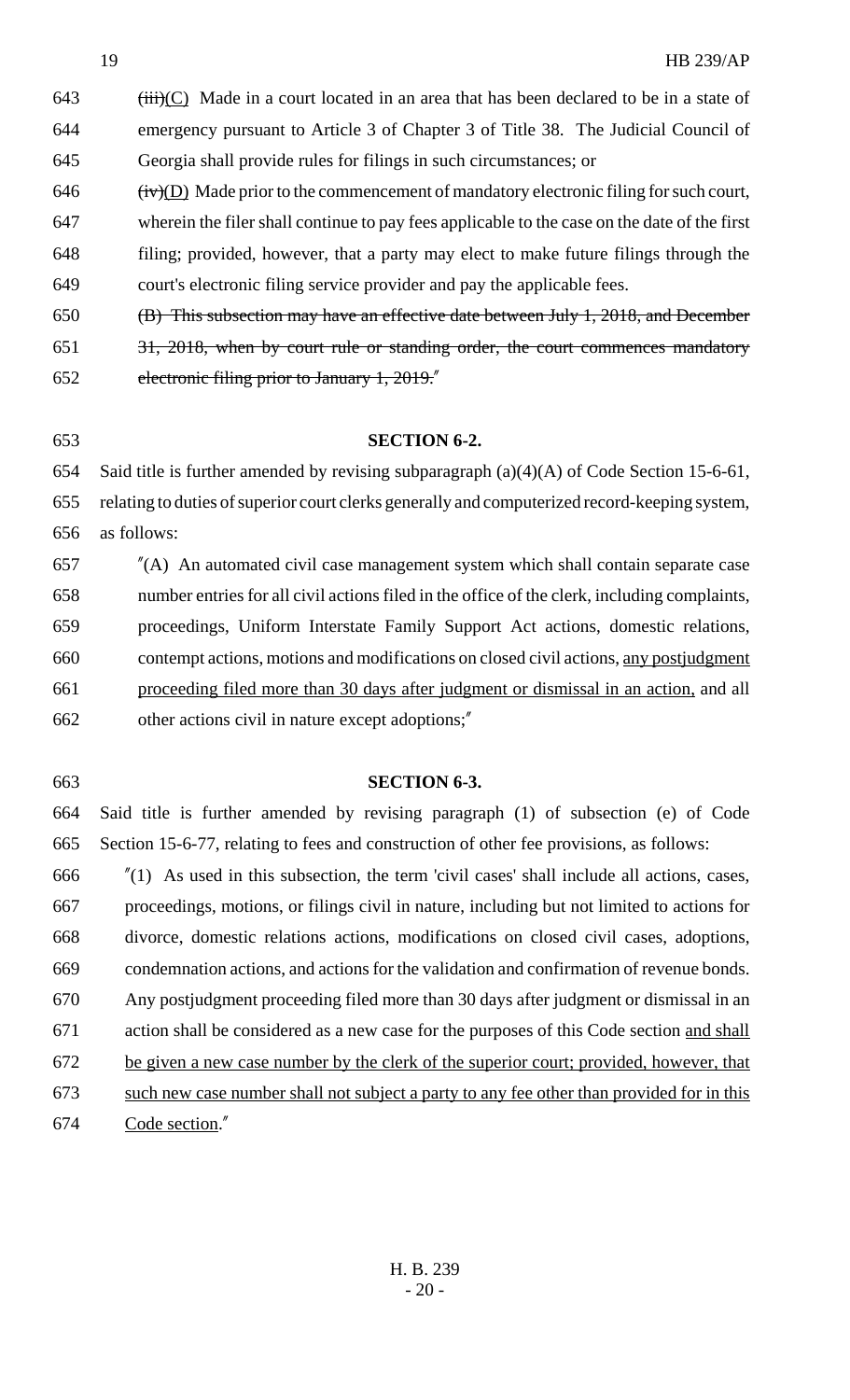19 HB 239/AP **SECTION 6-4.** Said title is further amended by revising paragraphs (2) and (3) of subsection (b) of Code Section 15-7-5, relating to electronic filings of pleadings and documents in state court, electronic payments and remittances, access, and public disclosure, as follows:  $\frac{\pi}{2}(2)$ (A) Except as provided in subparagraph (B) of this paragraph, a A court's electronic filing service provider may charge a fee which shall be a recoverable court cost and only include a: (i) One-time fee for electronically filing pleadings or documents in a civil action and the electronic service of pleadings, regardless of how many parties shall be served, which shall not exceed \$30.00 per filer, per party. Such fee shall be paid at the time of the first filing on behalf of a party; provided that when filings are submitted via a public access terminal, upon the first filing not using such terminal, such fee shall be paid; (ii) Supplemental fee of \$5.00 for each filing made in a civil action after a party has made ten electronic filings in such civil action; and (iii) Convenience fee for credit card and bank drafting services, which shall not exceed 3.5 percent plus a 30¢ payment services fee per transaction. (B) No electronic filing service provider shall charge a fee pursuant to this paragraph for the filing of: (i) Pleadings or documents filed by the Department of Law, the Office of Legislative Counsel, the Office of the Secretary of State, a solicitor-general in his or her official capacity, or a public defender in his or her official capacity; (ii) Pleadings or documents filed on behalf of municipal corporations or county governments; or (iii) Leave of absence or conflict notices filed pursuant to the Uniform Rules for the State Courts.  $(B)(C)$  With respect to the fee charged pursuant to division (i) of subparagraph (A) of this paragraph, the clerk of state court shall retain \$2.00 of the transaction fee and remit it to the governing authority of the county. No other portion of the transaction fee shall be remitted to any other office or entity of the state or governing authority of a county or municipality.  $\left(\frac{C}{D}\right)$  An attorney, or party if he or she is pro se, shall be allowed unlimited access to view and download any pleading or document electronically filed in connection to the civil action in which he or she is counsel of record or pro se litigant, and an electronic service provider shall not be authorized to charge or collect a fee for such viewing or downloading.

711 (3) $(A)$  This subsection shall not apply to filings: